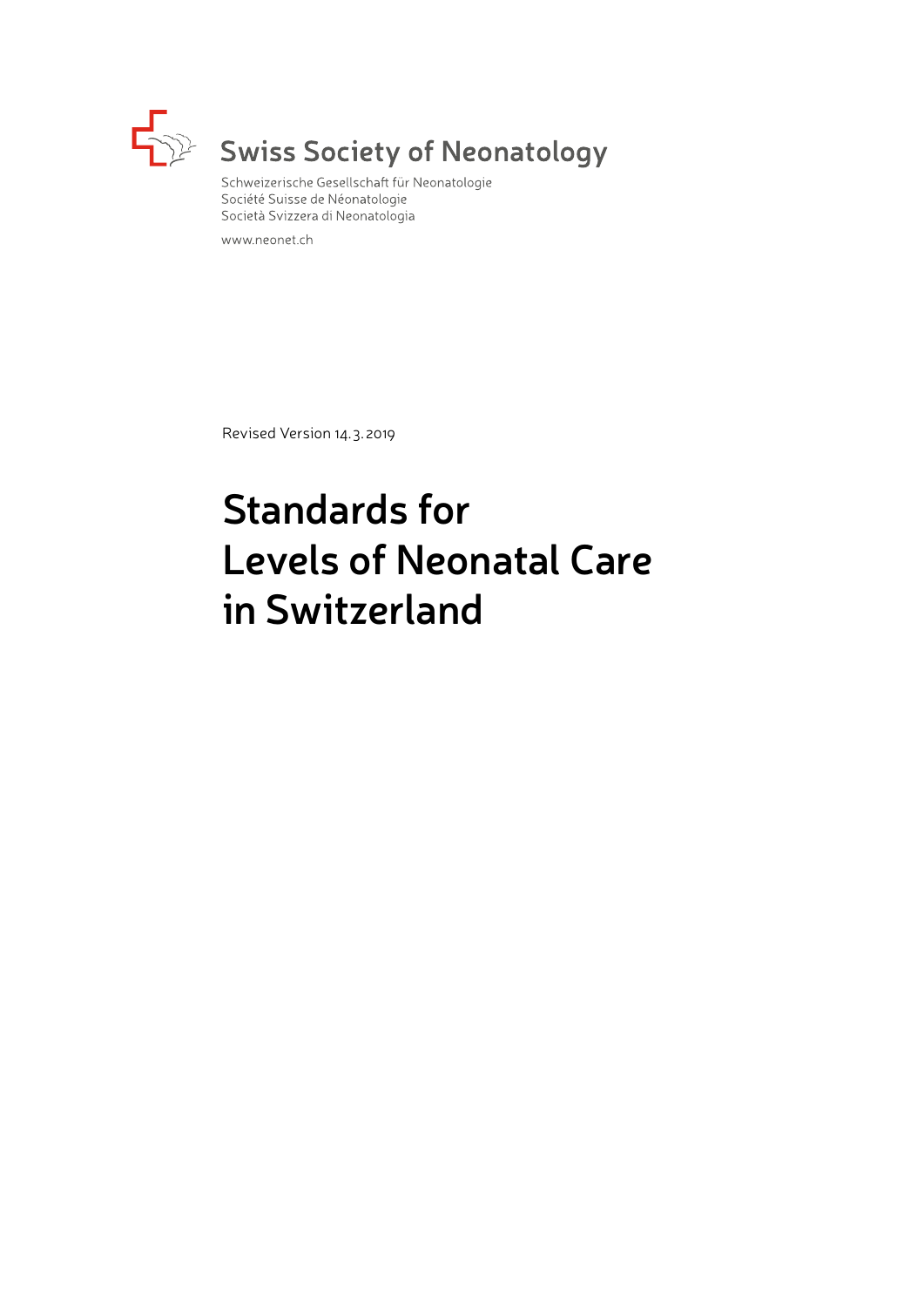## **Table of contents**

- **1. [Introduction](#page-3-0)**
- **2. [Why do levels of neonatal care have to be defined?](#page-3-0)**
- **3. [Accreditation](#page-4-0)**
- **3.1. [Committee for the Accreditation of Neonatal Units \(CANU\)](#page-4-0)**
- **3.2. [Accreditation procedure](#page-4-0)**
- 3.2.1. [New accreditations](#page-4-0)
- 3.2.2. [Renewal of accreditation](#page-4-0)
- 3.2.3. [Re-accreditation](#page-4-0)
- **3.3. [Site visits](#page-5-0)**
- **3.4. [Exceptions](#page-5-0)**
- **3.5. [Withdrawal / rejection of accreditation](#page-5-0)**
- **3.6. [Appeal to CANU decisions](#page-5-0)**
- **3.7. [Annual fees](#page-5-0)**
- **4. [Standards for different levels of neonatal care](#page-5-0)**

#### **4.1. [Level I: Basic Neonatal Care](#page-5-0)**

- 4.1.1. [Definition](#page-5-0)
- 4.1.2. [Infrastructure and equipment](#page-6-0)
- 4.1.3. [Staffing \(minimum requirements\)](#page-6-0)
- 4.1.4. [Process data \(minimum case load\)](#page-6-0)
- 4.1.5. [Quality control / outcome](#page-6-0)

#### **4.2. [Level IIA: Neonatal Special Care Unit](#page-6-0)**

- 4.2.1. [Definition](#page-6-0)
- 4.2.2. [Infrastructure and equipment](#page-7-0)
- 4.2.3. [Staffing \(minimum requirements\)](#page-7-0)
- 4.2.4. [Process data \(minimum case load\)](#page-7-0)
- 4.2.5. [Quality control / outcome](#page-8-0)

#### **4.3. [Level IIB: Neonatal Intermediate Care Unit](#page-8-0)**

- 4.3.1. [Definition](#page-8-0)
- 4.3.2. [Infrastructure and equipment](#page-8-0)
- 4.3.3. [Staffing \(minimum requirements\)](#page-8-0)
- 4.3.4. [Process data \(minimum case load\)](#page-9-0)
- 4.3.5. [Quality control / outcome](#page-9-0)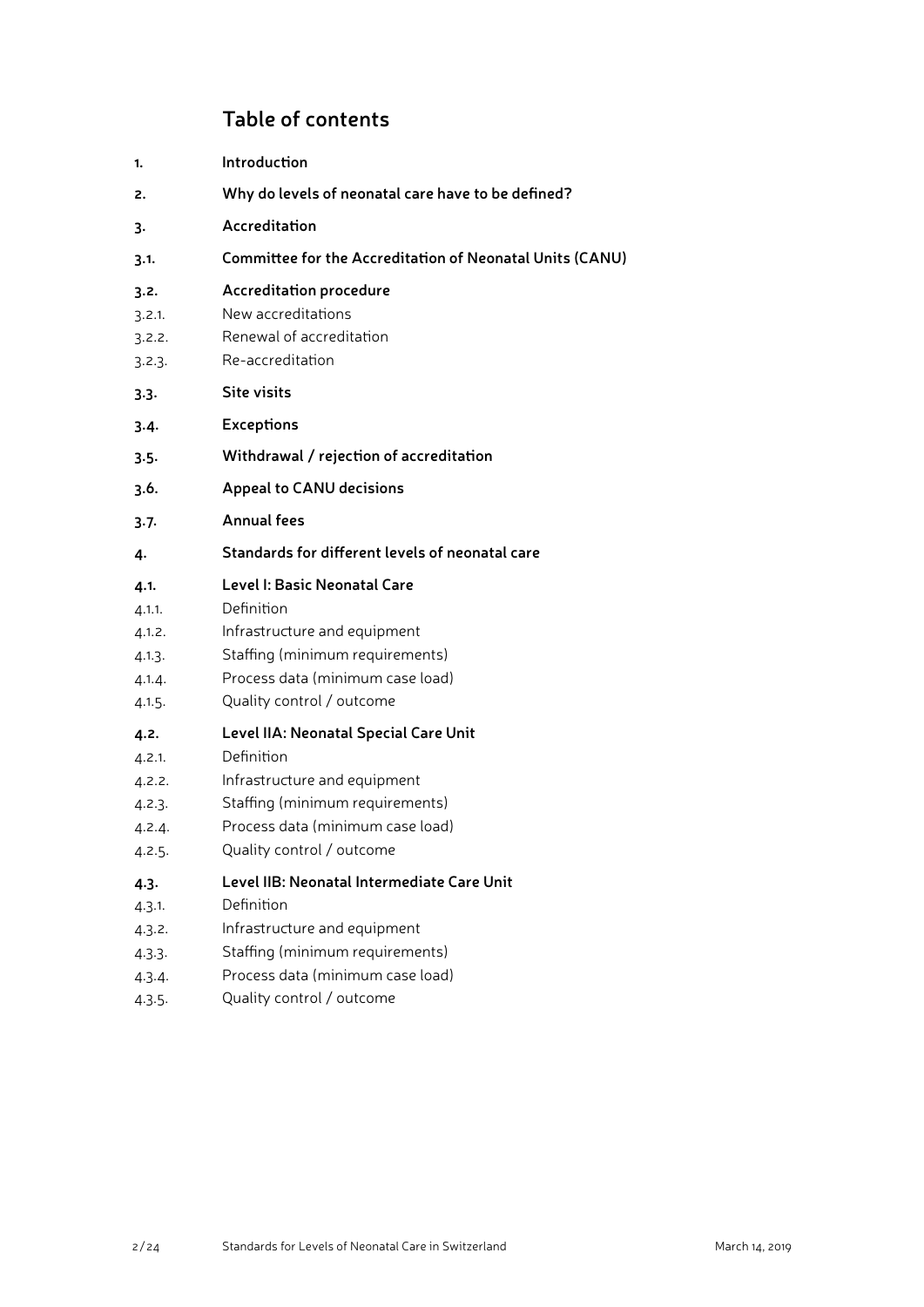#### **4.4. [Level III: Neonatal Intensive Care Unit](#page-9-0)**

- 4.4.1. [Definition](#page-9-0)
- 4.4.2. [Infrastructure and equipment](#page-10-0)
- 4.4.2.1. [Delivery room](#page-10-0)
- 4.4.2.2. [Neonatal intensive care \(NICU\) and intermediate care \(IMC\) units](#page-10-0)
- 4.4.2.3. [Neonatal emergency transport](#page-10-0)
- 4.4.2.4. [Additional facilities](#page-10-0)
- 4.4.3. [Staffing \(minimum requirements\)](#page-11-0)
- 4.4.3.1. [Physician staff](#page-11-0)
- 4.4.3.2. [Nursing staff](#page-11-0)
- 4.4.3.3. [Transport staff](#page-11-0)
- 4.4.3.4. [Additional staff](#page-12-0)
- 4.4.4. [Process data \(minimum case load\)](#page-12-0)
- 4.4.5. [Quality control / outcome](#page-12-0)
- 4.4.5.1. [Protocols and SOPs](#page-12-0)
- 4.4.5.2. [Internal quality control](#page-12-0)
- 4.4.5.3. [Regional quality control](#page-12-0)
- 4.4.5.4. [Neonatal quality control](#page-13-0)
- **5. [Document validity](#page-13-0)**
- **6. Appendix I Minimum requirements**
- **7. Appendix II Absolute requirements**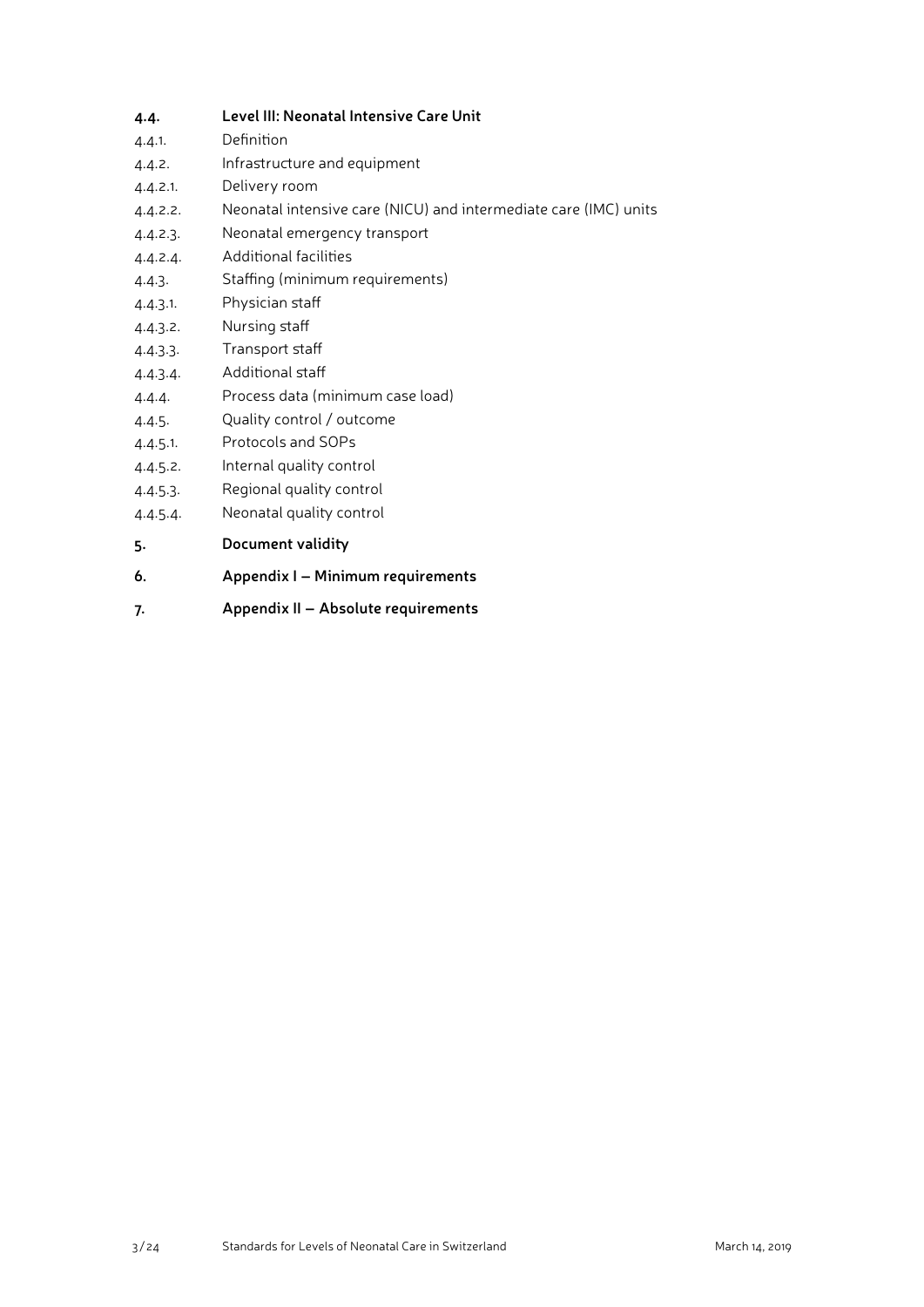### <span id="page-3-0"></span>**1. Introduction**

The Swiss Society of Neonatology (SSN) has decided to define levels of care for all neonates. It recognizes that in Switzerland:

- Wide variations exist from region to region in how the care for neonates is organized.
- Intensive care for neonates is offered in three types of units (see Table 1).
- a) Pure neonatal intensive care units (NICU) caring exclusively for newborns.
- b) Mixed neonatal and pediatric intensive care units (NICU/picu) caring for neonates (majority of patients) and children.
- c) Mixed neonatal and pediatric intensive care units (PICU/nicu) caring for children (majority of patients) and newborns, mainly providing postoperative care.

The SSN is responsible for the definition of standards and collects patient data of the NICU und mixed NICU/picu, whereas the Swiss Society for Intensive Care Medicine (SSICM) sets standards and minimum data sets for the PICU/nicu (according to an agreement between the SSN and the SSICM, August 2011).

| Type of ICU | Standards defined by                                                                       | Patient data sets           |
|-------------|--------------------------------------------------------------------------------------------|-----------------------------|
| <b>NICU</b> | Swiss Society of Neonatology (SSN)                                                         | MNDS, AR                    |
| NICU/picu   | Swiss Society of Neonatology (SSN) and Swiss<br>Society of Intensive Care Medicine (SSICM) | MNDS, AR and<br><b>MDSi</b> |
| PICU/nicu   | Swiss Society of Intensive Care Medicine (SSICM)                                           | MDSi, AR and<br><b>MNDS</b> |

MNDS: Minimal Neonatal Data Set of the SwissNeoNet; MDSi: Minimum Data Set of Intensive Care; AR: Asphyxia Registry

**Table 1.** Types of units that offer neonatal intensive care.

# **2. Why do levels of neonatal care have to be defined?**

The definition of different levels of neonatal care has the following main goals:

- To improve outcome and ensure optimal patient care by setting standards for infrastructure and equipment, staffing, process data (minimum case load), as well as quality control.
- To promote intrauterine transfer to an institution that can provide appropriate neonatal care; infants should be born where they can get optimal care without separation from their mothers.
- To promote regionalization to guarantee the quality and safety of medical care for a given population including a tertiary perinatal center composed of a level III obstetrical unit and a level III neonatal intensive care unit which is associated with level II and level I neonatal units.
- To ensure optimal patient care by coordinated collaboration within a regional network.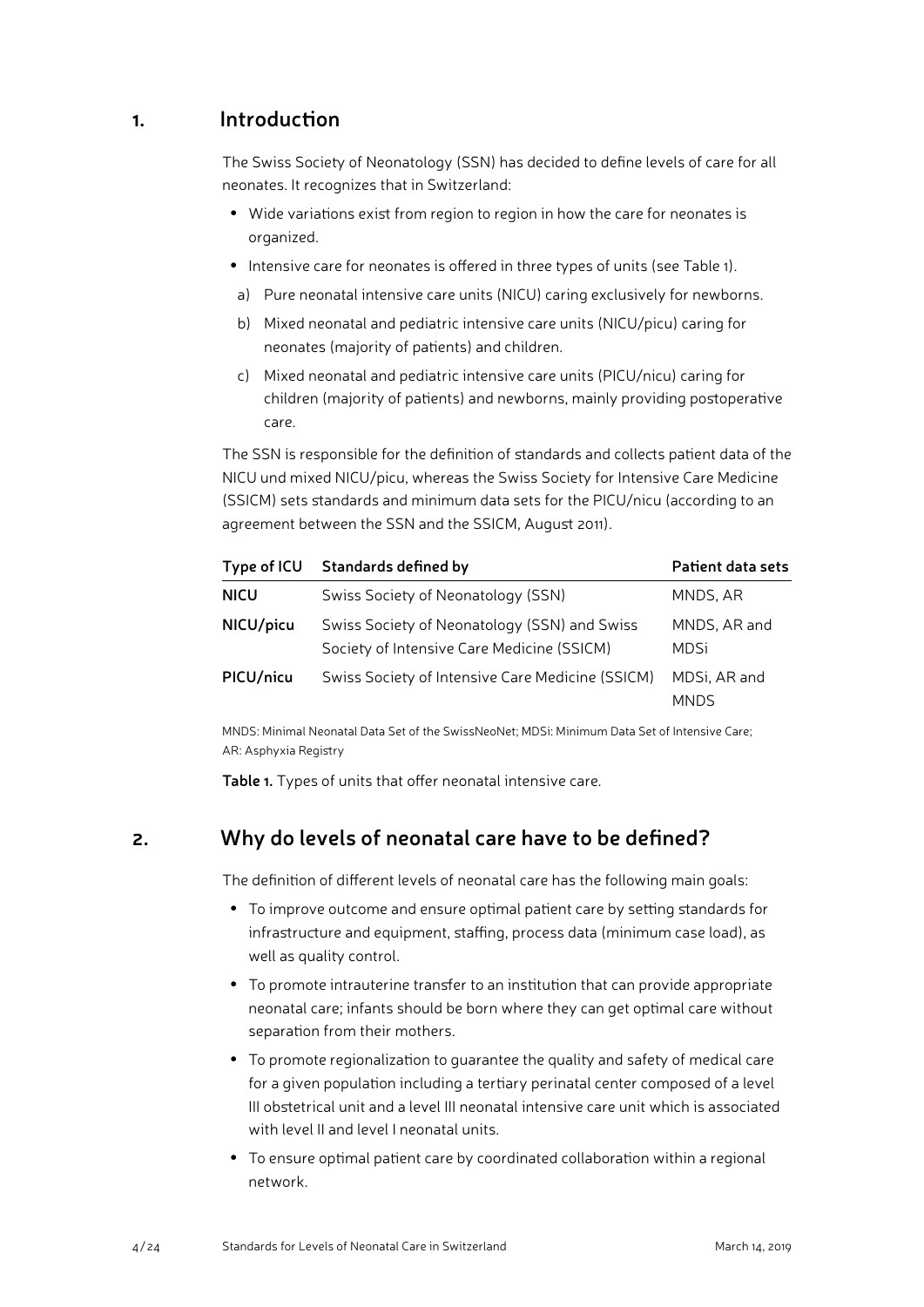- To provide adequate training facilities in neonatology for nurses and physicians.
- To ensure optimal use of financial and human resources.

## <span id="page-4-0"></span>**3. Accreditation**

#### **3.1. Committee for the Accreditation of Neonatal Units (CANU)**

The Board of the Swiss Society of Neonatology nominates a Committee for the Accreditation of Neonatal Units (CANU). This committee consists of 5 to 7 members with at least two members from level II and two members from level III units. At least one member is also a board member of the SSN. The members are nominated for 4 years and can be renominated twice.

The CANU defines minimum requirements for the accreditation of the various levels of neonatal units and evaluates applications (see below). Neonatal units accredited by the CANU are listed on the website of the SSN [\(www.neonet.ch\)](http://www.neonet.ch).

#### **3.2. Accreditation procedure**

#### **3.2.1. New accreditations**

The head of the department of a neonatal unit, seeking accreditation as level IIA, IIB or III unit, has to inform the president of the CANU by e-mail or mail and submit the required data of the previous two completed calendar years online. The president of the CANU confirms the receipt within the following 20 workdays via mail or email.

Units fulfilling all criteria are accredited for a period of five years. The CANU can decide on a provisional accreditation if certain criteria are not met; reevaluation for definitive accreditation will take place two years later. All accredited units must provide annual data (by March 15 of the following year) for review by the CANU.

A unit that does not provide any data cannot enter into the accreditation process and therefore cannot be listed as a recognized unit for postgraduate education in neonatology.

#### **3.2.2. Renewal of accreditation**

After a period of five years, renewal of the accreditation will be based on review of the data of at least the preceding two years.

#### **3.2.3. Re-accreditation**

Re-accreditation is required whenever substantial changes in organization, size or structure of an accredited neonatology unit occur.

No later than three months after any of the above changes have occurred, the head of the unit must inform the president of the CANU. The previous accreditation is valid until the re-evaluation is completed by the CANU.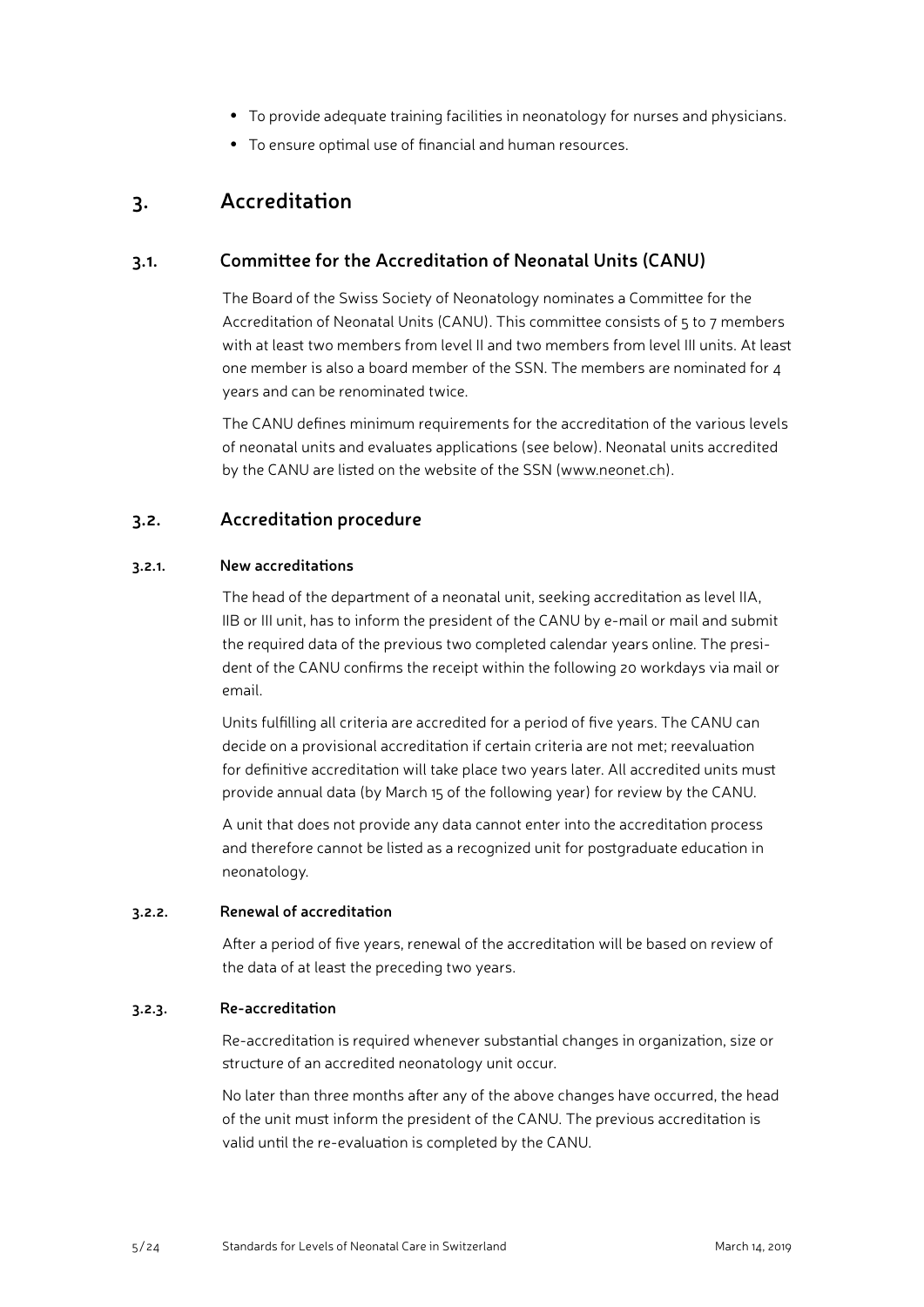#### <span id="page-5-0"></span>**3.3. Site visits**

Starting in 2018, the CANU will visit units that apply for accreditation or re-accreditation. For this purpose, the CANU will designate a delegation of 3 members (including a representative of nursing). The costs of site visits (CHF 5000.–) will be charged to the unit applying for accreditation.

#### **3.4. Exceptions**

If a unit does not fulfill one or several of the minimum requirements, the CANU can make an exception and issue an accreditation when geographical or other stringent arguments support such a decision.

#### **3.5. Withdrawal / rejection of accreditation**

The CANU can downgrade or reject an application if the data set is incomplete or insufficient. In such cases, reapplication after one year is possible.

#### **3.6. Appeal to CANU decisions**

If applicants do not accept the decision of the CANU, they can appeal to the board of the SSN.

#### **3.7. Annual fees**

Each accredited unit will be charged an annual fee for data monitoring.

## **4. Standards for different levels of neonatal care**

#### **4.1. Level I: Basic Neonatal Care**

#### **4.1.1. Definition**

A level I unit corresponds to a newborn nursery in a maternity hospital without on-site pediatric services. The responsibility for the care of the well babies stays with a pediatrician or with the head of the maternity unit. Every infant has to be examined at least once by a pediatrician before discharge.

There is no CANU accreditation of such units. Nevertheless, the CANU suggests that Level I units meet the requirements listed below.

Basic neonatal care includes:

- Provision of neonatal resuscitation at delivery whenever needed.
- Provision of postnatal care for healthy term newborn infants.
- Provision of postnatal care for preterm infants born at 35 % to 36 % weeks of gestation and a birth weight ≥ 2000 g who remain physiologically stable.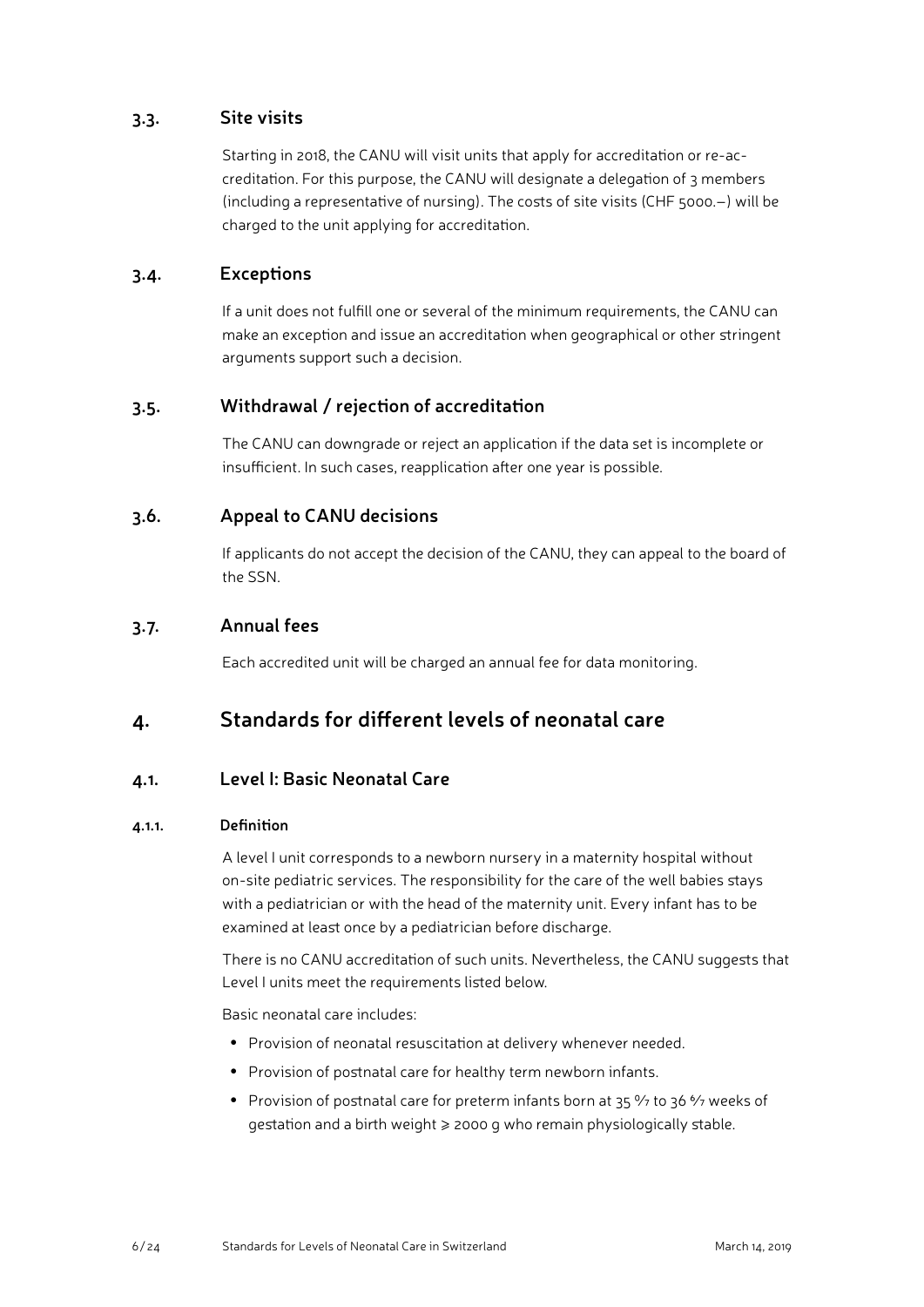<span id="page-6-0"></span>• Stabilization of newborn infants who are ill and those born at  $<$  35  $\frac{9}{7}$  weeks of gestation and/or a birth weight < 2000 g until transfer to a facility that can provide the appropriate level of neonatal care by a specially equipped and trained neonatal transport team.

#### **4.1.2. Infrastructure and equipment**

In the delivery room, a heated resuscitation unit equipped with free flow oxygen attached to an oxygen blender, material to clear the airways and to perform bag and mask ventilation, drugs and additional equipment (e.g., T-piece resuscitator) according to the national guidelines for neonatal resuscitation must be available (see [www.neonet.ch](http://www.neonet.ch)). Maternity wards should be equipped with phototherapy units and pulse oximeters.

Availability of a laboratory facility (24 hours/24 hours) for glucose, electrolytes (Na, K, Cl, Ca), blood gas analysis, total bilirubin and sepsis work-up (CBC, CRP).

#### **4.1.3. Staffing (minimum requirements)**

A health care professional (i.e. midwife, obstetrician or anesthesiologist) appropriately trained in neonatal resuscitation (e.g., start4neo) must attend every delivery. Availability of a pediatric backup is desirable.

There must be a sufficient number of nurses trained in basic neonatal care (one nurse cares for a maximum of 6 mother-infant pairs per shift).

All infants must be examined by a pediatrician at least once before discharge.

#### **4.1.4. Process data (minimum case load)**

At least 350 deliveries per year are recommended. Exceptions are possible for geographical reasons.

#### **4.1.5. Quality control / outcome**

Responsibilities and Standard Operating Procedures (SOPs) for emergencies in the delivery room and the nursery must be defined:

- SOPs and specific equipment for screening examinations according to the guidelines of the SSN (e.g. screening for metabolic and endocrine disorders, hearing impairment, cyanotic heart disease).
- SOPs for basic pathologies like evaluation and treatment of neonatal jaundice or detection and management of hypoglycemia.
- SOPs for postnatal care like the promotion of breast feeding, provision of prophylactic measures (e.g. vitamins, vaccines) and discharge planning.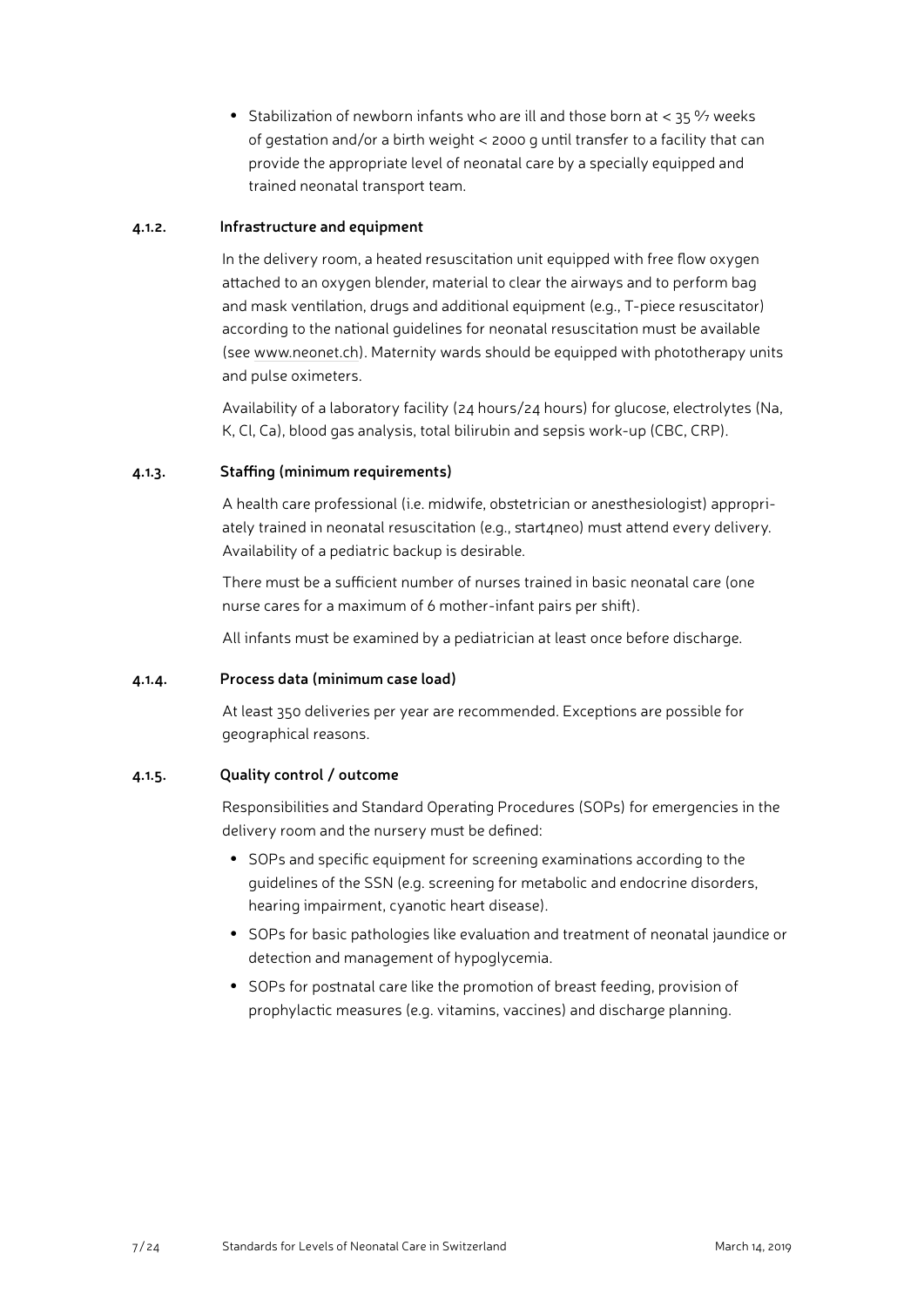#### <span id="page-7-0"></span>**4.2. Level IIA: Neonatal Special Care Unit**

#### **4.2.1. Definition**

A level IIA unit provides care for moderately ill term and preterm infants  $\geq 34\frac{9}{7}$ weeks and a birth weight ≥1500 g as well as continuous care for convalescent infants ≥ 32 % weeks.

Therefore, in addition to the functionalities of the level I units, neonatal special care includes:

- Provision of care for infants born at  $\geq 34$  % weeks gestation and with a birth weight ≥ 1500 g who – due to their physiologic immaturity – may suffer from apnea of prematurity, may be unable to maintain a normal body temperature, to take oral feedings, or who are moderately ill with problems that can be expected to resolve rapidly and that are unlikely to need intensive care (level III) on an urgent basis.
- Resuscitation and stabilization preterm and/or critically ill infants before possible transfer to a facility where neonatal intensive care can be provided (level III). This may include installation of nCPAP until the transport team arrives.
- Provision of care for infants who are convalescent and stable after intensive care with a corrected gestational age (i.e. gestational age at birth + postnatal age)  $\geq$ 32 0/7 weeks.

#### **4.2.2. Infrastructure and equipment**

In addition to the equipment mentioned for level I units (see 4.1.2.), a level IIA unit has to fulfill all of the following additional requirements:

- Availability of bedside X-ray within 30 minutes (24 hours/24 hours).
- Daily availability of ultrasonography (head, abdomen, hip).
- Participation in a regional neonatal network for quality assurance.
- Availability of a laboratory facility (24 hours/24 hours) for glucose, electrolytes (Na, K, Cl, Ca), blood gas analysis, total and direct bilirubin and sepsis work-up (CBC, CRP).

#### **4.2.3. Staffing (minimum requirements)**

The head of the unit is a certified neonatologist or certified pediatrician with  $\geq$  12 months of experience in a level III unit ( $\geqslant 80\%$ ); his substitute is a certified pediatrician with at least 12 months of experience in a level III neonatology unit ( $\geq 80\%$ ). There must be a total of at least 300% staff physicians (certified neonatologists, certified pediatricians) and fellows (pediatric residents with ≥ 3 years of experience).

Minimum in-house physician coverage is at the resident level 24 hours/24.

A certified neonatologist / pediatrician must be available for emergency back-up within 30 minutes 24 hours/24 hours for emergencies.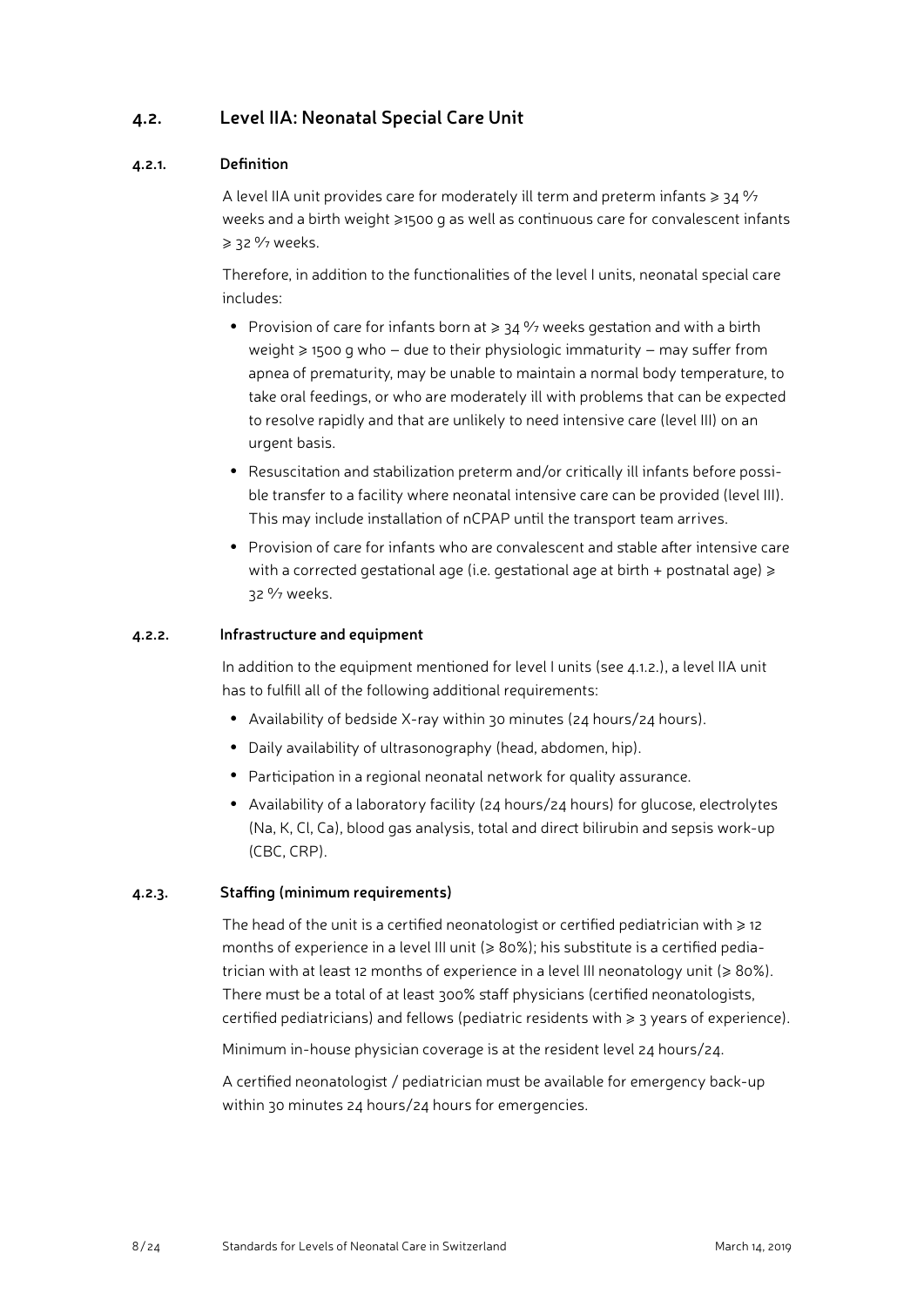<span id="page-8-0"></span>There must be an appropriate number and mix of nurses with neonatal experience for patient days and weighted shifts. In general, one nurse with neonatal experience (at least 6 months) provides care for a maximum of  $\mu$  special care patients per shift.

Lactation consultants and social workers must also be available. In addition, it would be desirable to have spiritual advisors, psychologists, physiotherapists and an ethics committee.

#### **4.2.4. Process data (minimum case load)**

At least 600 deliveries and 50 patient admissions to the neonatal unit per year or at least 500 patient days per year are required.

#### **4.2.5. Quality control / outcome**

In addition to the SOPs for level I (see 4.1.5.), SOPs for evaluation and treatment of respiratory distress, monitoring and treatment of apnea of prematurity, and to rule out sepsis must exist. The unit must have the ability to administer intravenous glucose solutions and antibiotics.

A critical incident reporting system (CIRS) must exist and reports must be evaluated on a regular basis (at least 2×/year).

#### **4.3. Level IIB: Neonatal Intermediate Care Unit**

#### **4.3.1. Definition**

A level IIB unit cares for moderately ill term and preterm infants  $\geq 32\%$  weeks and a birth weight  $\geq$  1250 g as well as continuous care for convalescent infants  $\geq$  30  $\frac{9}{7}$ weeks. Therefore, in addition to the functionalities of the level IIA units, neonatal intermediate care includes:

- Provision of care for infants born at  $\geq 32$  % weeks gestation and a birth weight  $\geq$ 1250 g who are unlikely to need intensive care (level III) on an urgent basis.
- Provision of parenteral nutrition and nCPAP.
- Provision of care for infants who are convalescent and stable after intensive care with a postmenstrual age (i.e. gestational age at birth + postnatal age)  $\geq 30\%$ weeks.

#### **4.3.2. Infrastructure and equipment**

In addition to the equipment mentioned for level I (see 4.1.2.) and level IIA (see 4.2.2) units, a level IIB unit has to fulfill the following additional requirements:

- Availability of appropriate equipment for nCPAP (including CPAP drivers, humidifiers, and oxygen blenders).
- Availability of continuous monitoring for transcutaneous  $pO<sub>2</sub>$  (or SpO<sub>2</sub> by pulse  $o$ ximetry) and transcutaneous  $pCO<sub>2</sub>$ .
- Availability of bedside X-ray within 15 minutes (24 hour/24 hours).
- Availability of a laboratory facility (24 hours/24 hours) **adapted to the needs of neonatal patients (analyses from small sample aliquots).**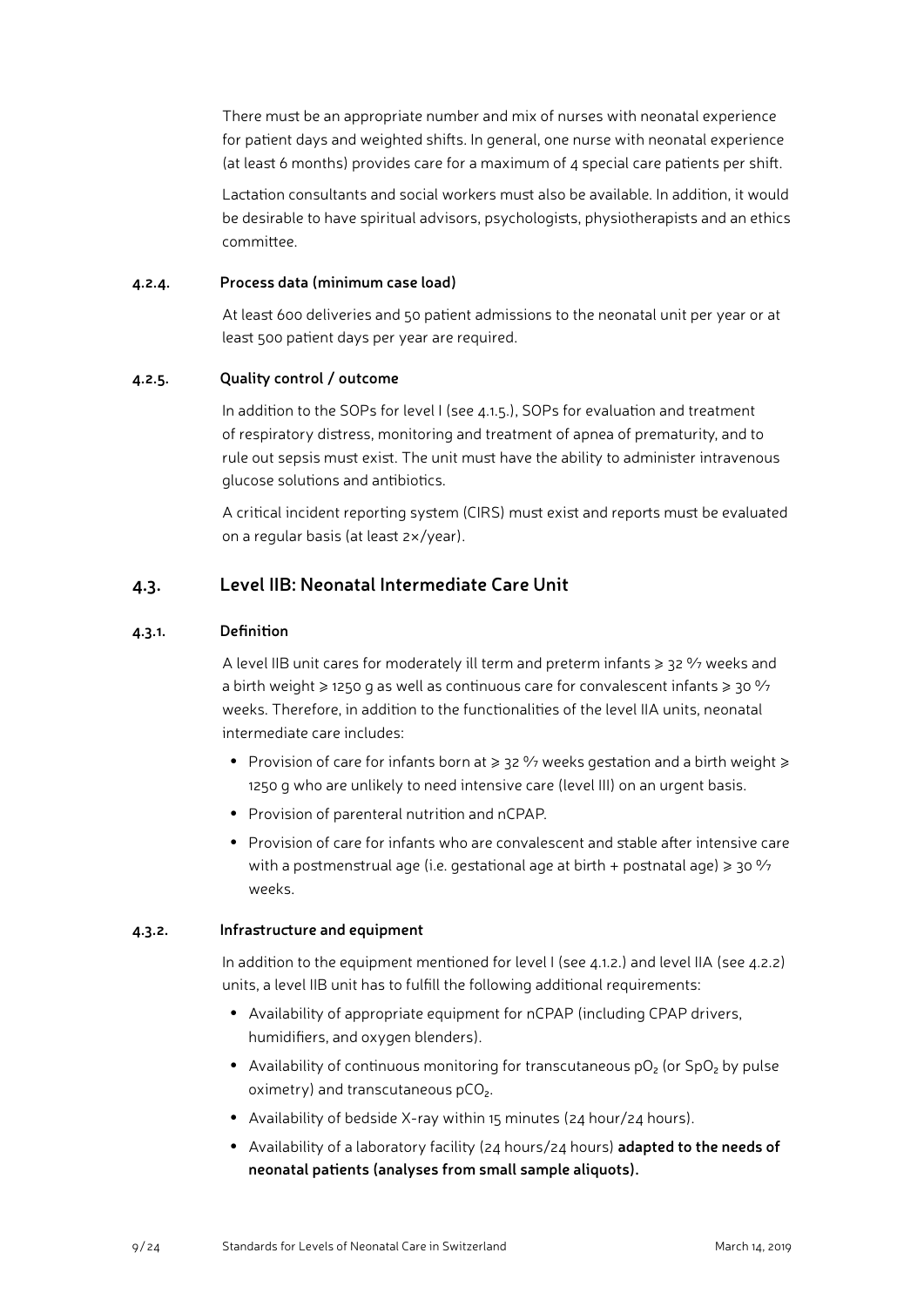#### <span id="page-9-0"></span>**4.3.3. Staffing (minimum requirements)**

The head of the unit is a certified neonatologist ( $\geq 80\%$ ); his substitute is a certified pediatrician with at least 12 months of experience in a level III neonatology unit (≥ 80%). There must be a total of at least 300% staff physicians (certified neonatologists, certified pediatricians) and fellows (pediatric residents with ≥ 3 years of experience).

Minimum in-house physician coverage is at the resident (preferably pediatric resident) level 24 hours/24.

A certified neonatologist / pediatrician must be available for emergency back-up within 15 minutes 24 hours/24 hours for emergencies.

There must be an appropriate number and mix of nurses with neonatal experience for patient days and weighted shifts. In general, one nurse with neonatal experience (at least 6 months) provides care for a maximum of 3 IMC or 4 special care patients per shift.

Lactation consultants and social workers must also be available. In addition, it would be desirable to have spiritual advisors, psychologists, physiotherapists and an ethics committee.

#### **4.3.4. Process data (minimum case load)**

At least 1'000 deliveries in the hospital and/or 2'000 deliveries in the catchment area, 100 patient admissions (gestational age  $> 32\%$  weeks and/or birth weight  $> 1250$  g) to the neonatal unit per year or at least 1250 patient days per year are required.

In addition, a minimum of 20 patients is treated with nCPAP per year (at least 4 hours; non-invasive respiratory support during postnatal stabilization not included).

#### **4.3.5. Quality control / outcome**

In addition to the SOPs for level I (see 4.1.5.) and level IIA (see 4.2.5.), SOPs for indication and application of nCPAP, emergencies such as pneumothorax, as well as use of central venous catheters and parenteral nutrition must be available.

Participation in national neonatal registries as defined by the SSN and SwissNeoNet is mandatory; a minimum of 90% of all eligible patients must be entered into the data bases.

A critical incident reporting system (CIRS) must exist and reports must be evaluated on a regular basis (at least 2x/year).

#### **4.4. Level III: Neonatal Intensive Care Unit**

#### **4.4.1. Definition**

Perinatal care for a given population is organized around a tertiary perinatal center composed of a level III obstetrical unit and a level III neonatal unit, located on the same campus, preferably in the same building. The minimum critical mass of births/year per region (perinatal network) is 5'000 births which corresponds to the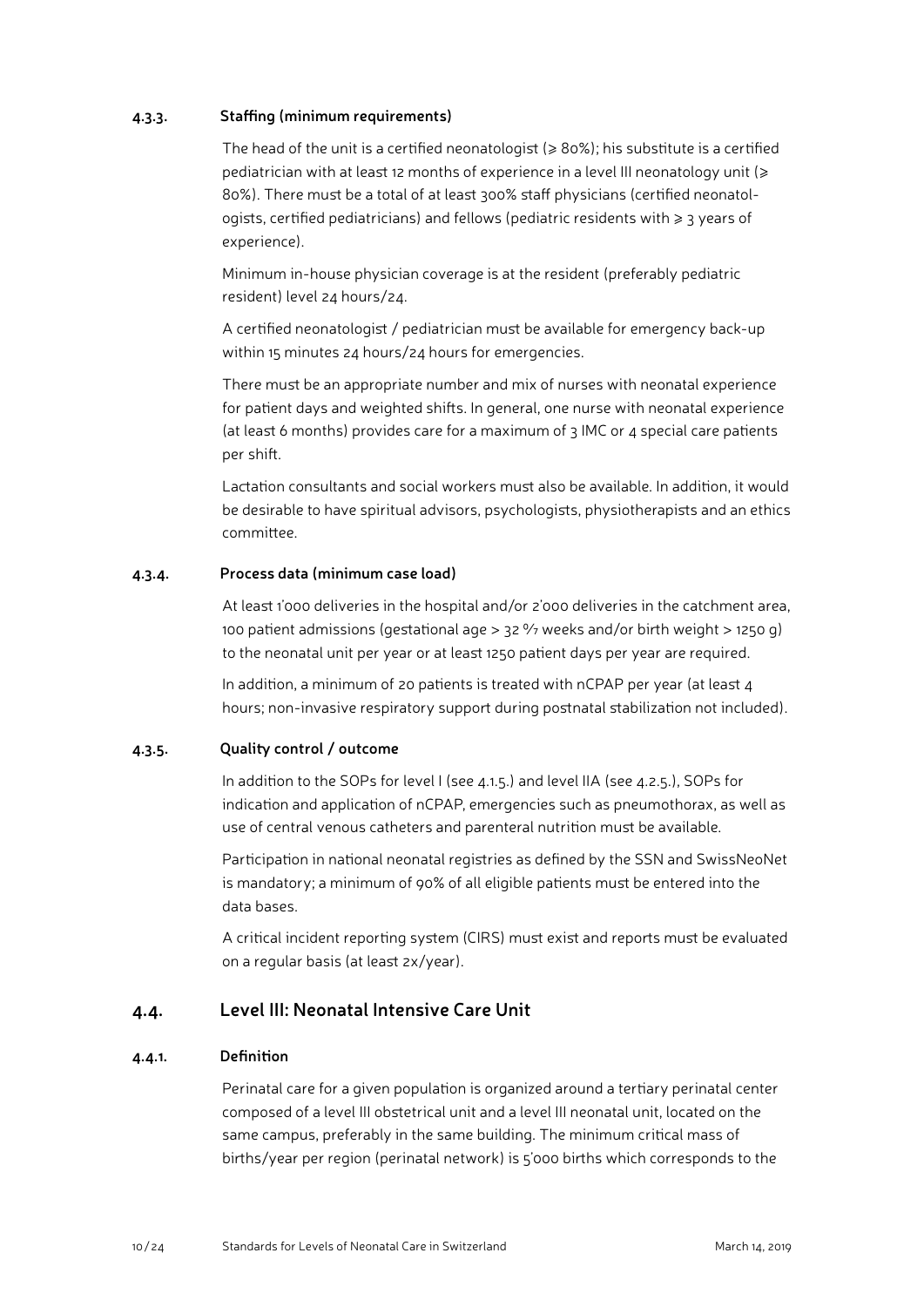<span id="page-10-0"></span>requirement for a minimum of 5 neonatal intensive care beds (UK recommendations: 1 ICU bed for 1'000 births, USA recommendations: 1.5 beds for 1'000 births).

A level III neonatal unit refers to a neonatal intensive care unit (NICU) in a tertiary perinatal center, where - in addition to the functionalities of level I and II - all critically ill newborn infants are being referred to, preferably before birth if the problem can be anticipated.

The NICU takes care of all neonatal pathologies from birth on and at least until the end of the neonatal period (28 days after birth or completed 44 postmenstrual weeks for preterm infants).

The spectrum of pathologies managed encompasses all neonatal disease entities, including most pre- and post-operative care (possible exception: care after surgery for congenital heart disease, which is provided in only a few centers).

Some level III units not only care for sick newborn infants, but also for pediatric intensive care patients. These mixed units have to fulfill the same criteria as the pure NICUs of tertiary perinatal centers and must also fulfill the requirements for pediatric intensive care (according to the agreement between SSN and SSICM, August 2011).

A regional neonatal network covers a regionally defined birth population and consists of a level III and possibly several level II and I neonatal units. Typically, the perinatal network is managed by the heads of obstetrics and neonatology of the tertiary perinatal center with frequent meetings with the network partners.

#### **4.4.2. Infrastructure and equipment**

In addition to the equipment mentioned for level I (see 4.1.2.), level IIA (see 4.2.2), a and level IIB (see 4.3.2.), a level III unit has to fulfill the following additional requirements listed below in detail.

#### **4.4.2.1. Delivery room**

A separate room heated to a minimum of 25° C equipped with all the necessary resuscitation and monitoring equipment and infrastructure to perform neonatal resuscitation (for details see care and resuscitation of the newborn – 2017 revision of the Swiss recommendations, available on [www.neonet.ch\)](http://www.neonet.ch).

#### **4.4.2.2. Neonatal intensive care (NICU) and intermediate care (IMC) units**

Each NICU/IMC cot should have equipment available to perform intensive or intermediate care, respectively, (incubator or unit with radiant heating, respirator with high frequency modality, nitric oxide if needed) under full monitoring of the patient's vital signs.

There must be access 24 hours/24 hours to resuscitation equipment, blood gas analysis performed by neonatal staff within the neonatal unit, cold light source for transillumination, mobile X-ray equipment, mobile ultrasound machine, as well as laboratory services adapted to neonatal patients' needs (small aliquots).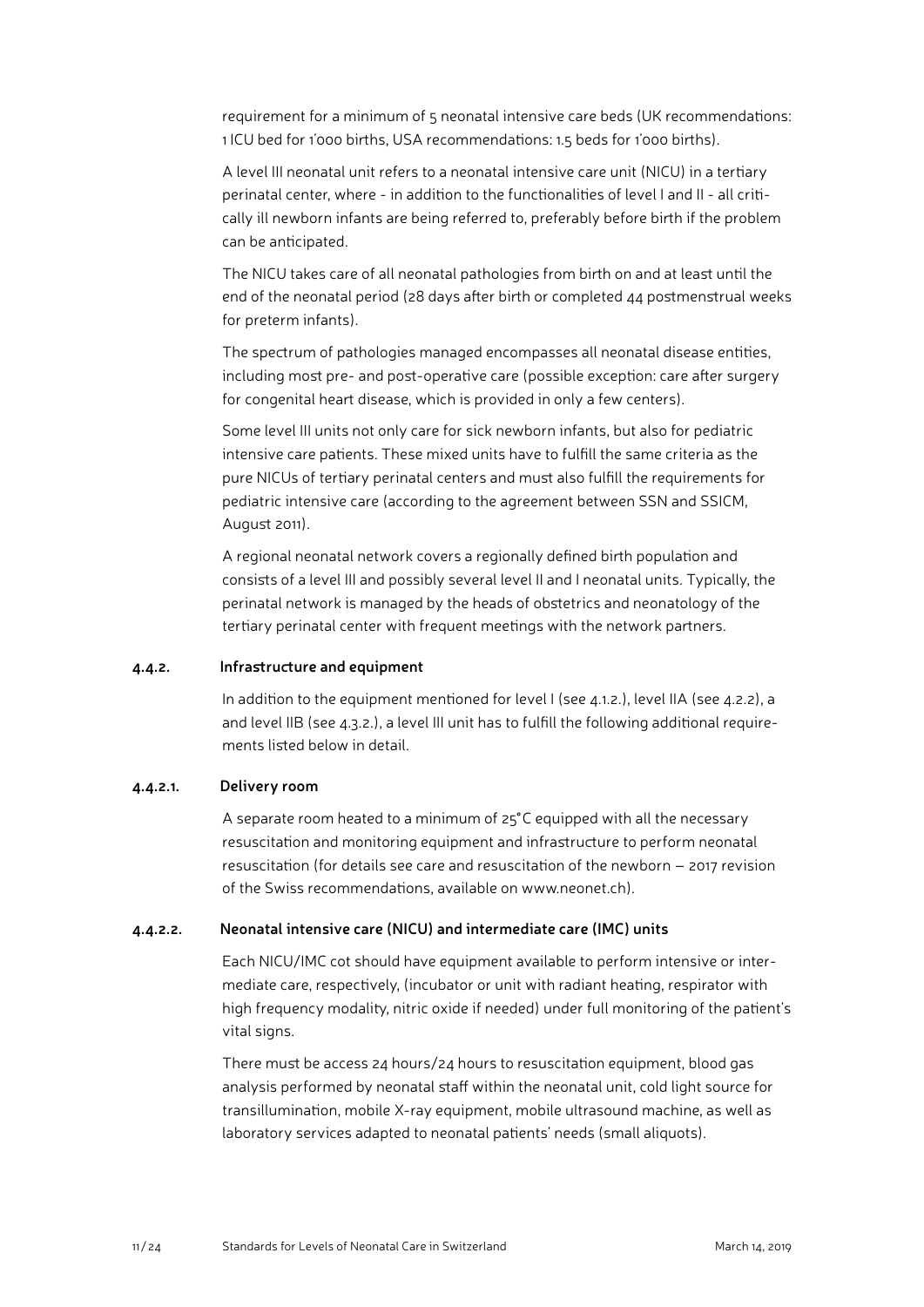#### <span id="page-11-0"></span>**4.4.2.3. Neonatal emergency transport**

At least one neonatal transport incubator must be available. The incubator has to be equipped with a monitoring system, a device for invasive and non-invasive respiratory support, heating system for thermoregulation, and syringe pumps. It must carry a battery and compressed gas/oxygen for independent operation to allow the provision of the full range of neonatal intensive care required stabilize and securely transport all kinds of neonatal intensive care patients.

#### **4.4.2.4. Additional facilities**

The following additional facilities are required:

- Sufficient storage room
- Office space
- Rest rooms for staff
- Rooms for discussions with parents
- Parent infant rooms (pre-discharge)

#### **4.4.3. Staffing (minimum requirements)**

#### **4.4.3.1. Physician staff**

The head of the unit and his substitute are certified neonatologists (200%). In addition, there must be at least another 200% of certified neonatologists and at least 200% neonatologists in training (i.e., neonatology fellows). Therefore, a total of at least 600% staff physicians (certified neonatologists) and fellows (neonatologists in training) is required.

Minimum in-house physician coverage is at the certified neonatologist or fellow level 24 hours/24.

A certified neonatologist must be available for emergency back-up within 15 minutes 24 hours/24 hours for emergencies.

The services of the following pediatric (sub-)specialists are available:

- 24 hours/24 hours: cardiology, surgery, anesthesiology, radiology.
- Within 24 hours: other pediatric (sub-)specialists from infectious diseases, neurology, nephrology, ophthalmology, metabolic diseases, perinatal pathology, genetics, endocrinology and surgical subspecialties (such as neurosurgery, ENT, orthopedics, etc.).

#### **4.4.3.2. Nursing staff**

Each level III unit requires a head nurse with neonatal experience and management responsibility.

A sufficient number of nurses trained in neonatal intensive and neonatal special care must be available:

● In intensive care: one nurse cares for a maximum of 2 NICU patients per shift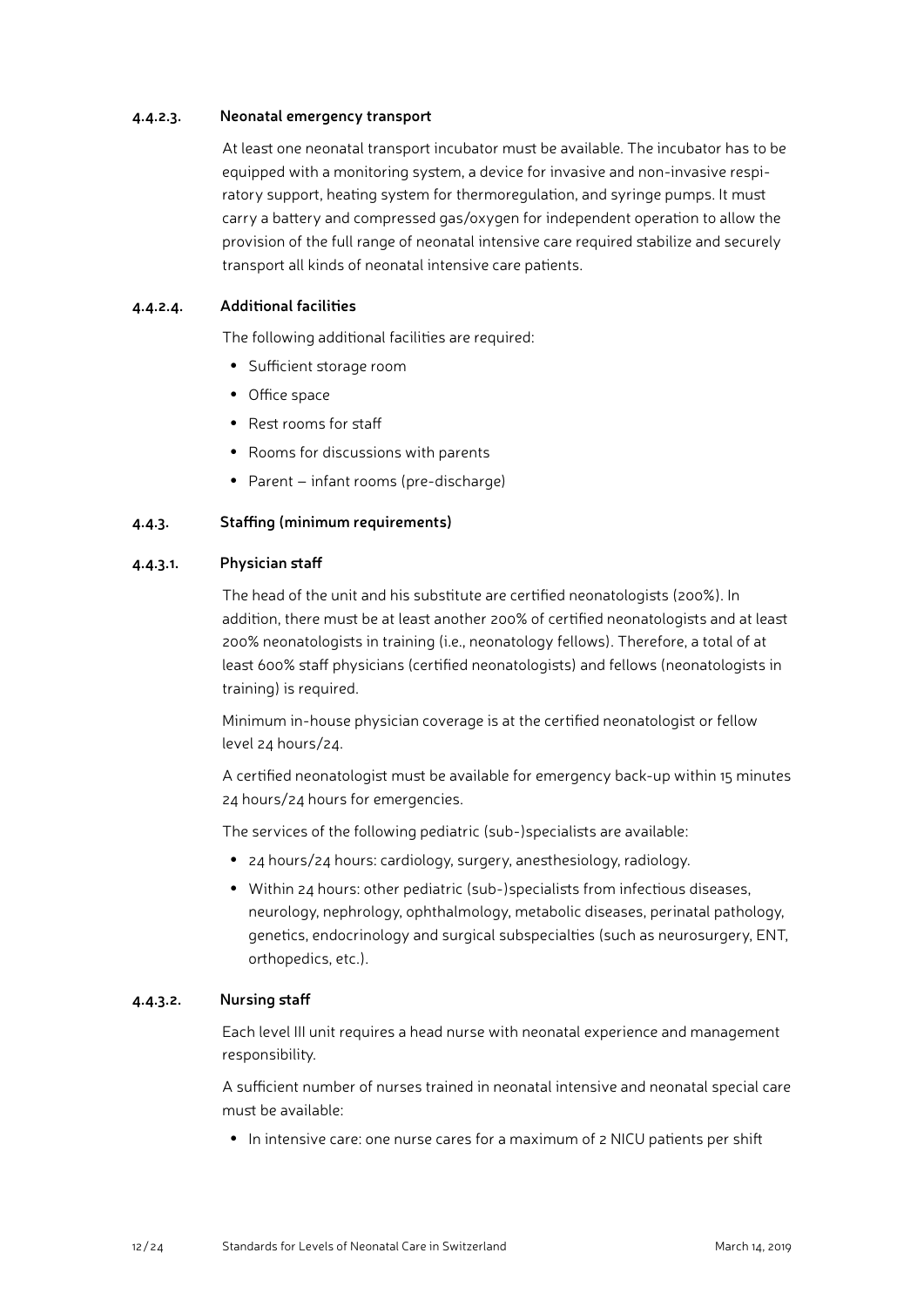- <span id="page-12-0"></span>● In intermediate care: one nurse cares for a maximum of 3 IMC patients per shift
- In special neonatal care: one nurse cares for a maximum of 4 SC patients per shift

In addition, there should be one extra nurse available per shift. Note that at least 500% by position are required.

Nurses in training work under the supervision of an experienced nurse. One experienced nurse can supervise only one nurse in training.

There must be at least one designated nurse for continuing education and training.

#### **4.4.3.3. Transport staff**

A transport team must be available 24 hours/24 hours for all emergency transports of neonates. The team consists of a fellow (experienced in emergency procedures such as endotracheal intubation, insertion of peripheral venous lines, placement of umbilical catheters, drainage of pneumothoraces, etc.) or a board-certified neonatologist and a specially trained neonatology nurse.

#### **4.4.3.4. Additional staff**

The following additional personnel must be available:

- Lactation consultant
- Social worker
- Spiritual advisor
- Psychologist
- Physiotherapist
- Members of an ethical committee

#### **4.4.4. Process data (minimum case load)**

At least 1'500 deliveries in the hospital and/or 5'000 deliveries in the catchment area, 300 patient admissions to the neonatal unit or at least 5'000 patient days per year are required.

At least 50 preterm infants with a gestational age  $<$  32  $\%$  weeks and/or birth weight < 1500 g should be admitted annually.

At least 50 patients undergoing invasive (conventional or high frequency ventilation) and 50 patients undergoing with non-invasive mechanical ventilation (CPAP) should be cared for every year, resulting in a minimum of 300 and 700 invasive and non-invasive ventilation days, respectively.

#### **4.4.5. Quality control / outcome**

#### **4.4.5.1. Protocols and SOPs**

Clinical protocols: each unit has agreed upon evidence-based written protocols for medical and nursing staff. These protocols must be reviewed regularly.

In addition to SOPs for level I (see 4.1.5.), IIA (see 4.2.5.), and IIB (see 4.3.5.), a level III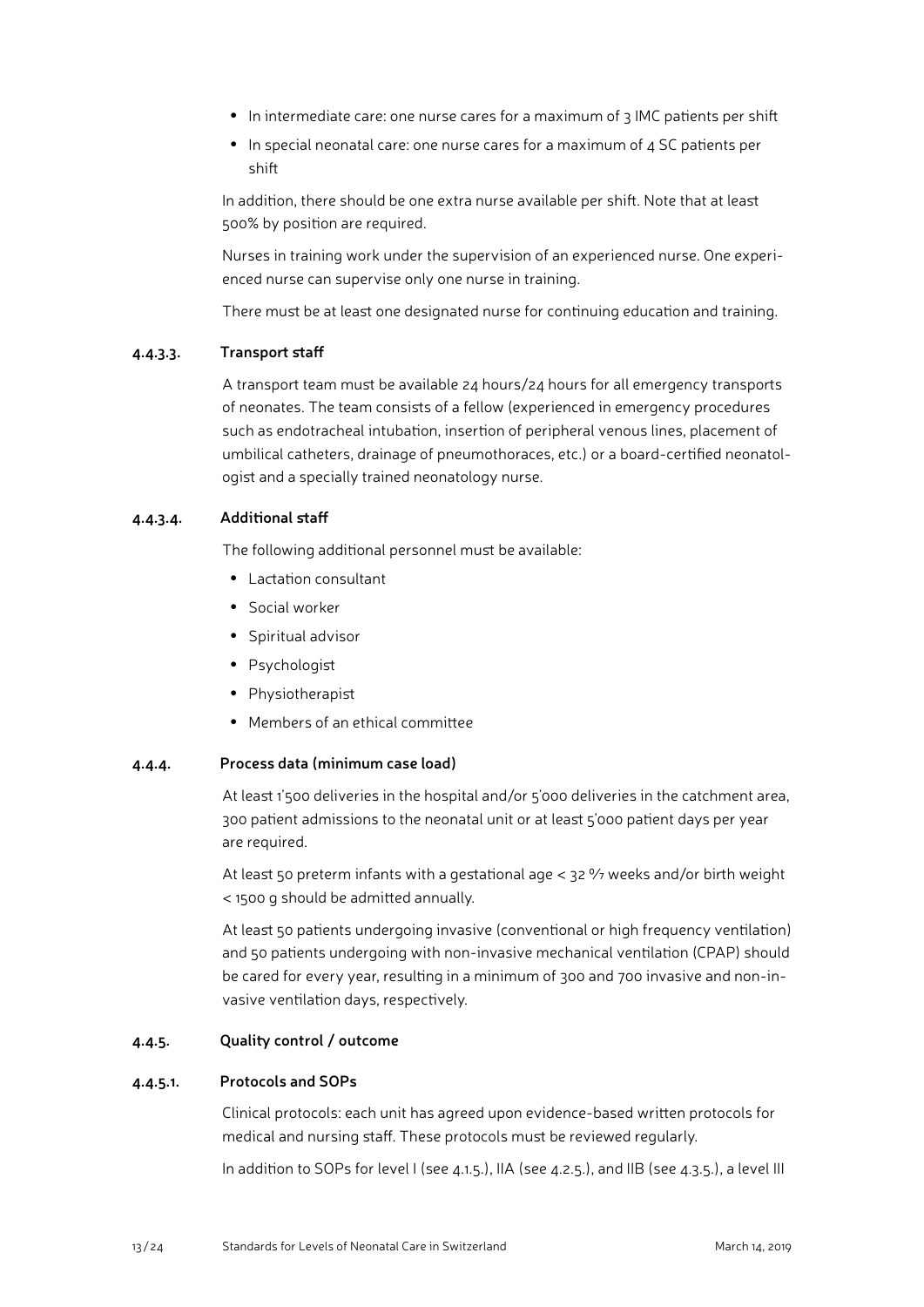<span id="page-13-0"></span>unit should define SOPs for the monitoring and treatment of neonatal intensive care patients. Furthermore, SOPs explaining the collaboration with obstetricians, other specialties and pediatric sub-specialties involved in the care of the patient before, during and after hospitalization in the neonatal unit must be available.

#### **4.4.5.2. Internal quality control**

A critical incident reporting system (CIRS) must exist and reports must be evaluated on a regular basis (at least 4x/year).

Regular clinical meetings including nursing and medical staff and interdisciplinary meetings with midwives, obstetricians and pathologists to monitor mortality and morbidity are required.

#### **4.4.5.3. Regional quality control**

The level III neonatal unit takes the lead for quality control measures in its regional perinatal network. Quality assessments together with the regional level II neonatal units have to be performed on a regular basis, at least once a year.

Referred patients (both antenatally and postnatally) who cannot be accepted must be recorded.

#### **4.4.5.4. Neonatal quality control**

Participation in national neonatal registries as defined by the SSN and SwissNeoNet is mandatory; a minimum of 90% of all eligible patients must be entered into the data bases.

Each level III unit participates in regular audits (benchmarking) of the SwissNeoNet.

Developmental follow-up: each level III neonatal unit guarantees follow-up in collaboration with a specialized developmental unit for all patients with gestational age < 32  $\%$  weeks and/or birth weight of <1500 g (follow-up rate  $\ge$  90%).

### **5. Document validity**

The revised version of the Standards for Levels of Neonatal Care in Switzerland (including Appendix I and II) were developed by the members of the CANU in 2017/8 (in alphabetical order: Prof. Dirk Bassler, Prof. Thomas M. Berger, Dr. Bernd Erkert, Dr. Juan Llor, Dr. Marion Moenkhoff, Prof. Matthias Roth-Kleiner) in order to consolidate the information from previous documents and eliminate discrepancies.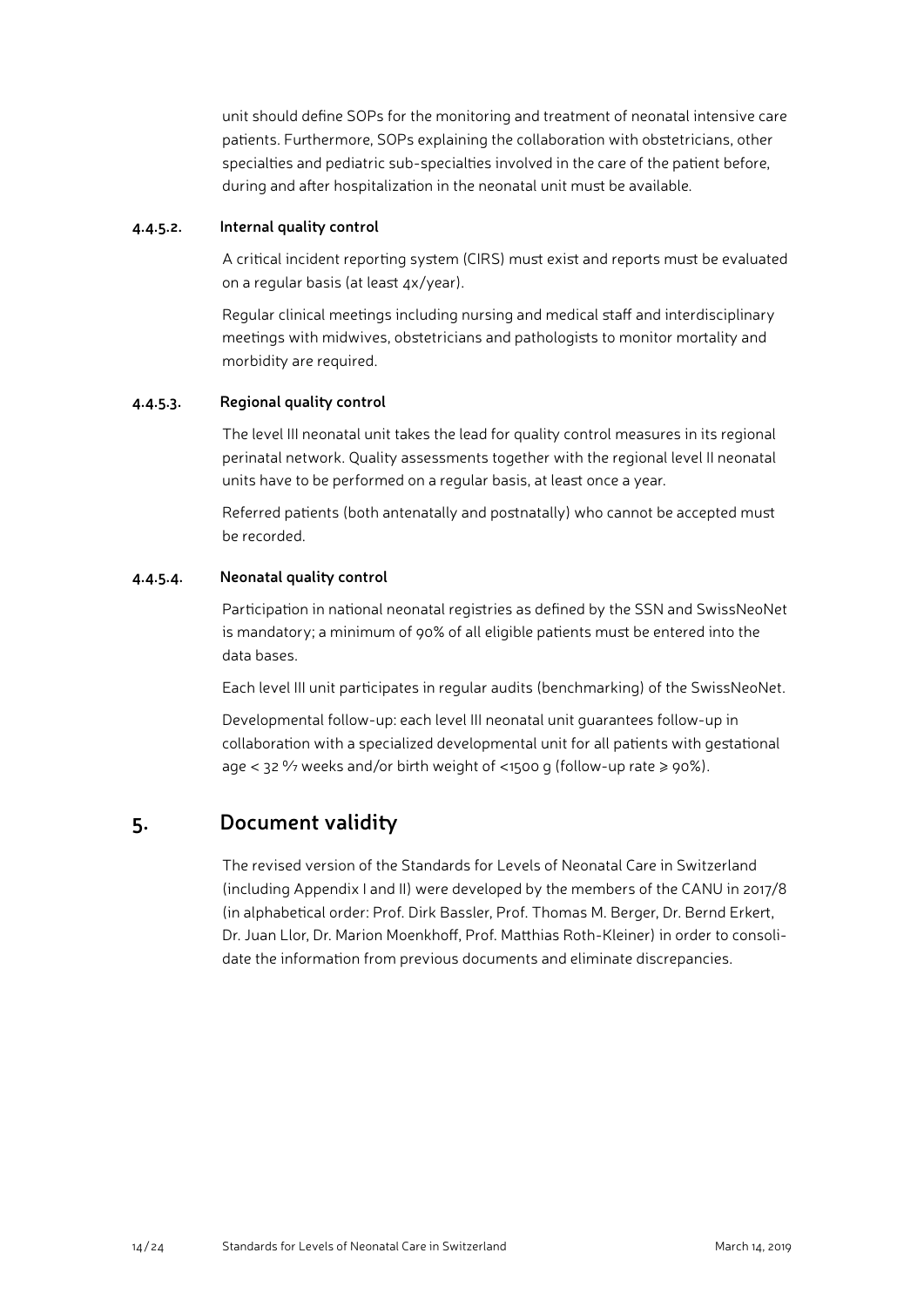The revised version of the Standards for Levels of Neonatal Care in Switzerland (including Appendix I and II) replace all previous documents:

- 1. Standards for Levels of Neonatal care in Switzerland (E) 5. 12. 2012
- 2. Minimum Requirements for Swiss Neonatal Units (E) 28. 8. 2013
- 3. Einteilungskriterien für Neonatologieabteilungen in der Schweiz (D) 4. 11. 2014
- 4. Critères de classement applicables aux unités de néonatologie en Suisse (F) 4. 11. 2014

Following consultation among all members of the SNN, the revised version was endorsed by the Board of the SSN on December 20, 2018.

Lausanne, 14. 3. 2019 Luzern, 14. 3. 2019

Prof. Matthias Roth-Kleiner Prof. Thomas M. Berger President of the SSN President of the CANU

The Lugar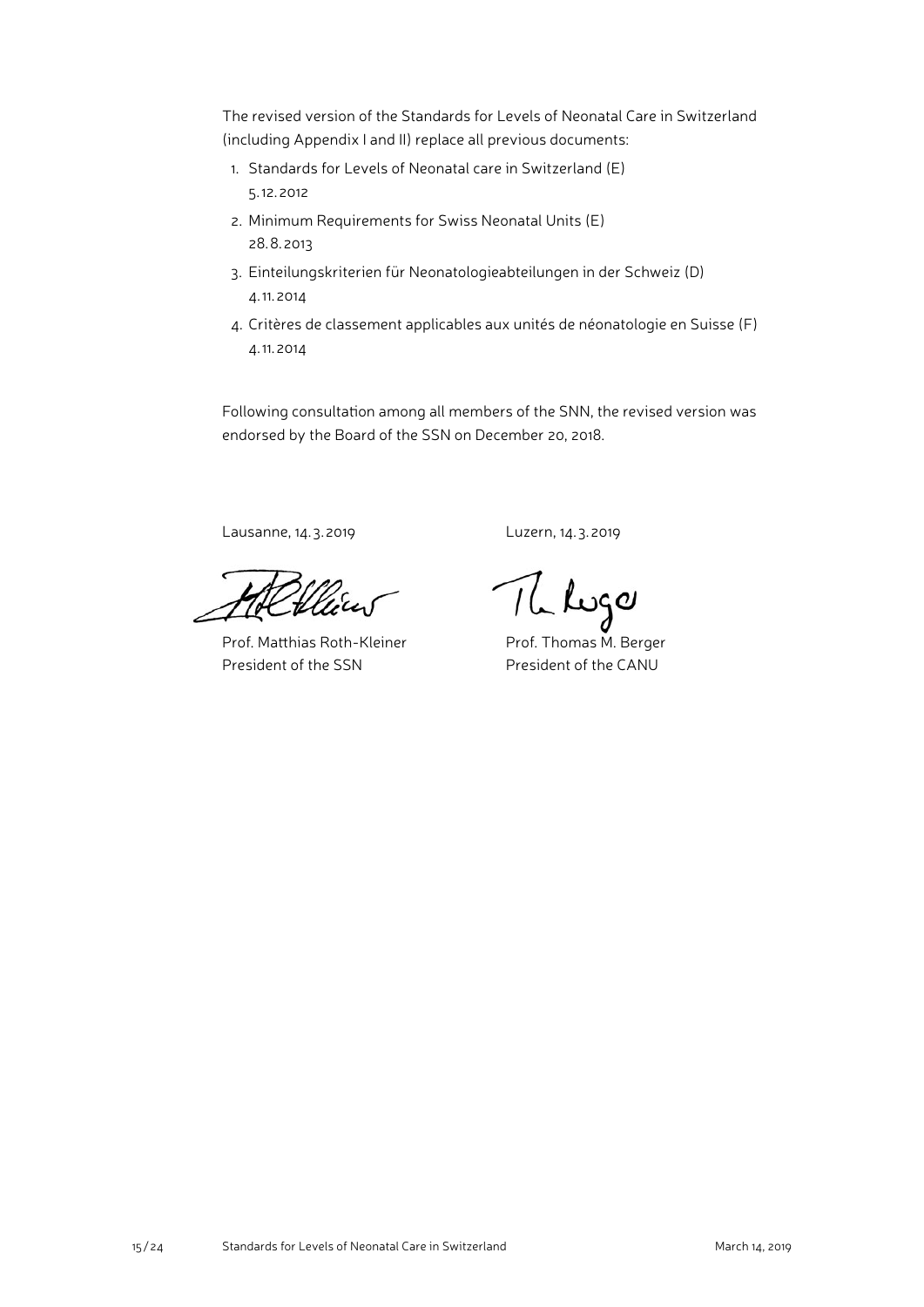

# Swiss Society of Neonatology

Schweizerische Gesellschaft für Neonatologie Société Suisse de Néonatologie Società Svizzera di Neonatologia

www.neonet.ch

Standards for Levels of Neonatal Care in Switzerland

# **Appendix I – Minimum requirements**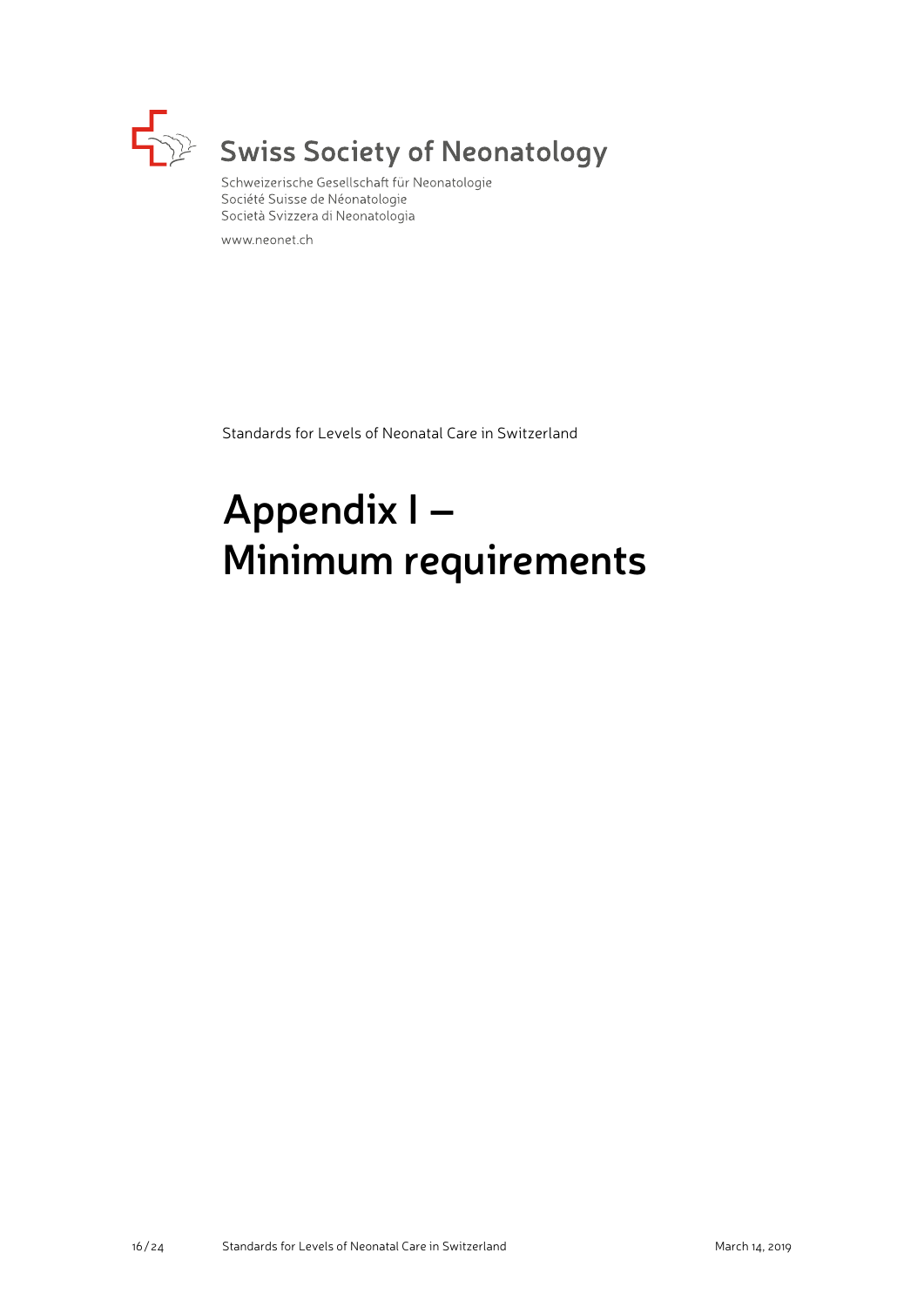# **Infrastructure**

| Minimum requirements                                                                                      | Level III                | Level IIB         | Level IIA                |
|-----------------------------------------------------------------------------------------------------------|--------------------------|-------------------|--------------------------|
| <b>Perinatal center</b>                                                                                   |                          |                   |                          |
| Obstetrical unit on same campus                                                                           | yes                      | yes               | yes                      |
| Common weekly meetings between<br>neonatologists and obstetricians about ongoing<br>high risk pregnancies | yes                      | desirable         | desirable                |
| Common teaching meetings and/or<br>mortality-morbidity conferences ( $\geqslant$ 1x/month)                | yes                      | desirable         | desirable                |
| <b>Operative beds</b>                                                                                     |                          |                   |                          |
| NICU beds (1-2 beds/nurse & shift) a)                                                                     | $\geqslant 5$            | n/a               | n/a                      |
| IMC beds $(2 - 3 \text{ beds/nurse} \& \text{shift})$ <sup>a)</sup>                                       | $\geqslant 5$            | $\geqslant$ 2     | n/a                      |
| SC beds $(3 - 4$ beds/nurse & shift)                                                                      | $\geqslant$ 10           | $\geq 3$          | $\geqslant$ 2            |
| <b>Respiratory support</b>                                                                                |                          |                   |                          |
| Respirators for invasive respiratory support, total                                                       | $\geqslant 5$            | n/a               | n/a                      |
| Ventilators with high frequency ventilation modality                                                      | $\geqslant$ 2            | n/a               | n/a                      |
| NO delivery systems                                                                                       | $\geqslant$ 2            | n/a               | n/a                      |
| <b>CPAP</b> devices                                                                                       | $\geqslant$ 10           | $\geqslant$ 2     | n/a                      |
| Monitoring                                                                                                |                          |                   |                          |
| Patient monitoring available for all hospitalized patients                                                | yes                      | yes               | yes                      |
| Other infrastructure                                                                                      |                          |                   |                          |
| Laboratory services adapted to neonatal patients available<br>$24/24$ hours                               | yes                      | yes               | yes                      |
| Ultrasound examination                                                                                    | available in unit        | available in unit | available in<br>hospital |
| X-ray                                                                                                     | available in unit        | available in unit | available in unit        |
| Echocardiography                                                                                          | available in unit        | optional          | optional                 |
| <b>MRI</b>                                                                                                | available in<br>hospital | optional          | optional                 |

a) Downward adjustment may be considered for geographical reasons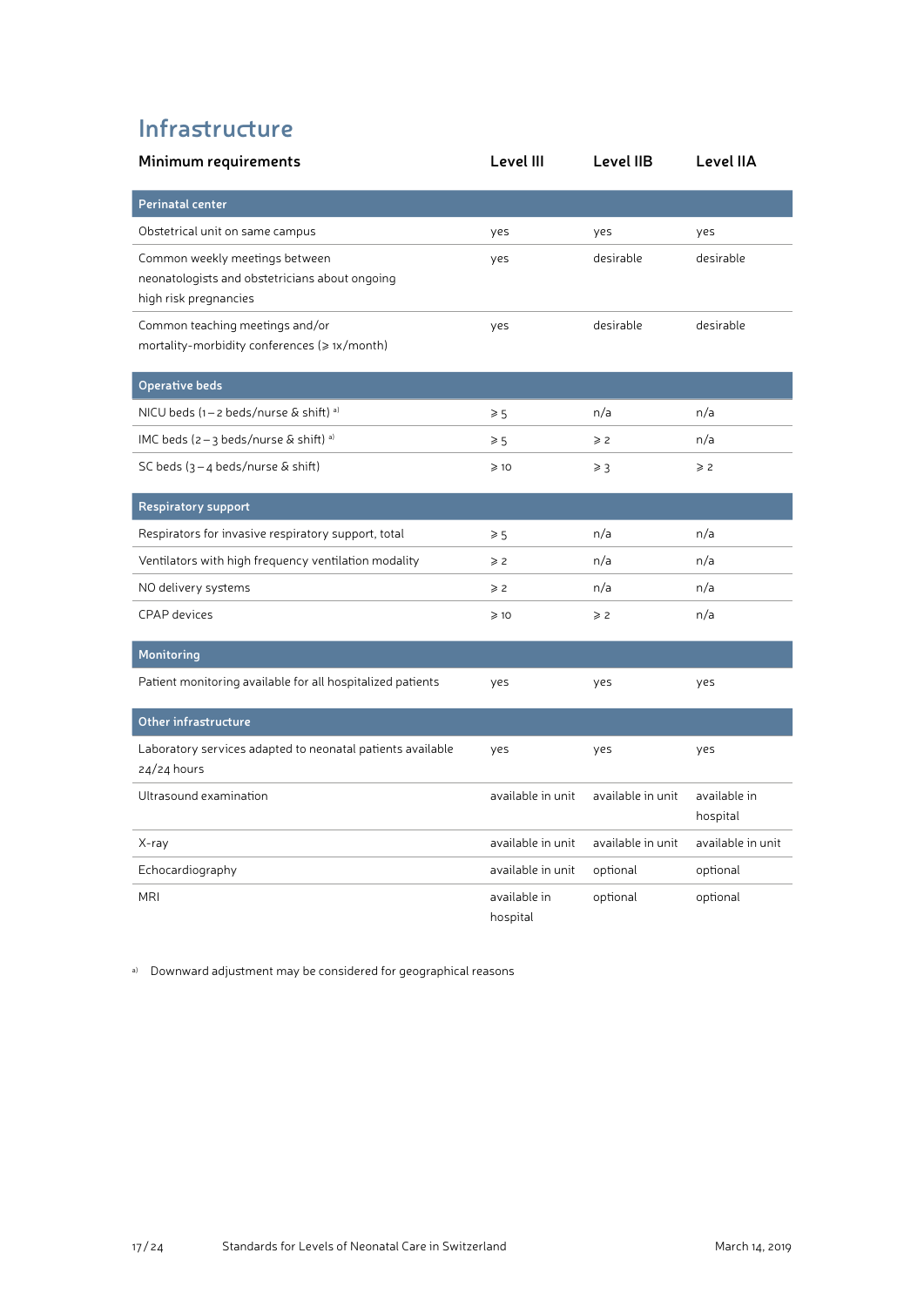# **Staffing**

| Minimum requirements                                                   | Level III                                                         | Level IIB                                                                       | Level IIA                                                                                                     |
|------------------------------------------------------------------------|-------------------------------------------------------------------|---------------------------------------------------------------------------------|---------------------------------------------------------------------------------------------------------------|
| Physician staffing                                                     |                                                                   |                                                                                 |                                                                                                               |
| Head of the unit                                                       | certified neonatologist                                           | certified neonatologist                                                         | certified neonatologist or<br>certified pediatrician with<br>≥ 12 months of experience<br>in a level III unit |
|                                                                        | 100%                                                              | $\geqslant 80\%$                                                                | $\geqslant 80\%$                                                                                              |
| Substitute of the head of the unit                                     | certified neonatologist                                           | certified pediatrician with<br>≥ 12 months of experience<br>in a level III unit | certified pediatrician with<br>≥ 12 months of experience<br>in a level III unit                               |
|                                                                        | 100%                                                              | $\geqslant 80\%$                                                                | $\geqslant 80\%$                                                                                              |
| Additional consultants/attendings                                      | certified neonatologists                                          | certified pediatricians                                                         | certified pediatricians                                                                                       |
|                                                                        | ≥ 200%                                                            | see total physician staff                                                       | see total physician staff                                                                                     |
| Fellows                                                                | neonatologists in training                                        | experienced<br>pediatric residents<br>(≥ 3 years of experience)                 | experienced<br>pediatric residents<br>(≥ 3 years of experience)                                               |
|                                                                        | ≥ 200%                                                            | see total physician staff                                                       | see total physician staff                                                                                     |
| Total staff physicians and fellows                                     | ≫ 600%                                                            | 800% ≼                                                                          | ≥ 300%                                                                                                        |
| In house physician coverage 24/7                                       | certified neonatologist or<br>neonatology fellow                  | resident (preferably<br>pediatric resident)                                     | resident                                                                                                      |
| Emergency physician back-up                                            | certified neonatologist<br>within 15 min                          | certified neonatologist /<br>pediatrician within 15 min                         | certified neonatologist /<br>pediatrician within 30 min                                                       |
| Nurse staffing                                                         |                                                                   |                                                                                 |                                                                                                               |
| Appropriate number for patient<br>days and weighted shifts             | 500% per 2 NICU beds<br>500% per 3 IMC beds<br>500% per 4 SC beds | 500% per 3 IMC beds<br>500% per 4 SC beds                                       | 500% per 4 SC beds                                                                                            |
| Certified nurses with postgradu-<br>ate diploma in intensive care      | not specified in detail                                           | not specified in detail                                                         | not specified in detail                                                                                       |
| Certified nurses with CAS<br>or equivalent formation in<br>neonatology | not specified in detail                                           | not specified in detail                                                         | not specified in detail                                                                                       |
| Certified nurses with basic<br>diploma only                            | not specified in detail                                           | not specified in detail                                                         | not specified in detail                                                                                       |
| <b>Additional staffing</b>                                             |                                                                   |                                                                                 |                                                                                                               |
| Lactation consultant                                                   | yes                                                               | yes                                                                             | yes                                                                                                           |
| Social worker                                                          | yes                                                               | yes                                                                             | yes                                                                                                           |
| Spiritual advisor                                                      | yes                                                               | desired                                                                         | desired                                                                                                       |
| Psychologist                                                           | yes                                                               | desired                                                                         | desired                                                                                                       |
| Physiotherapist                                                        | yes                                                               | desired                                                                         | desired                                                                                                       |
| Ethics committee                                                       | yes                                                               | desired                                                                         | desired                                                                                                       |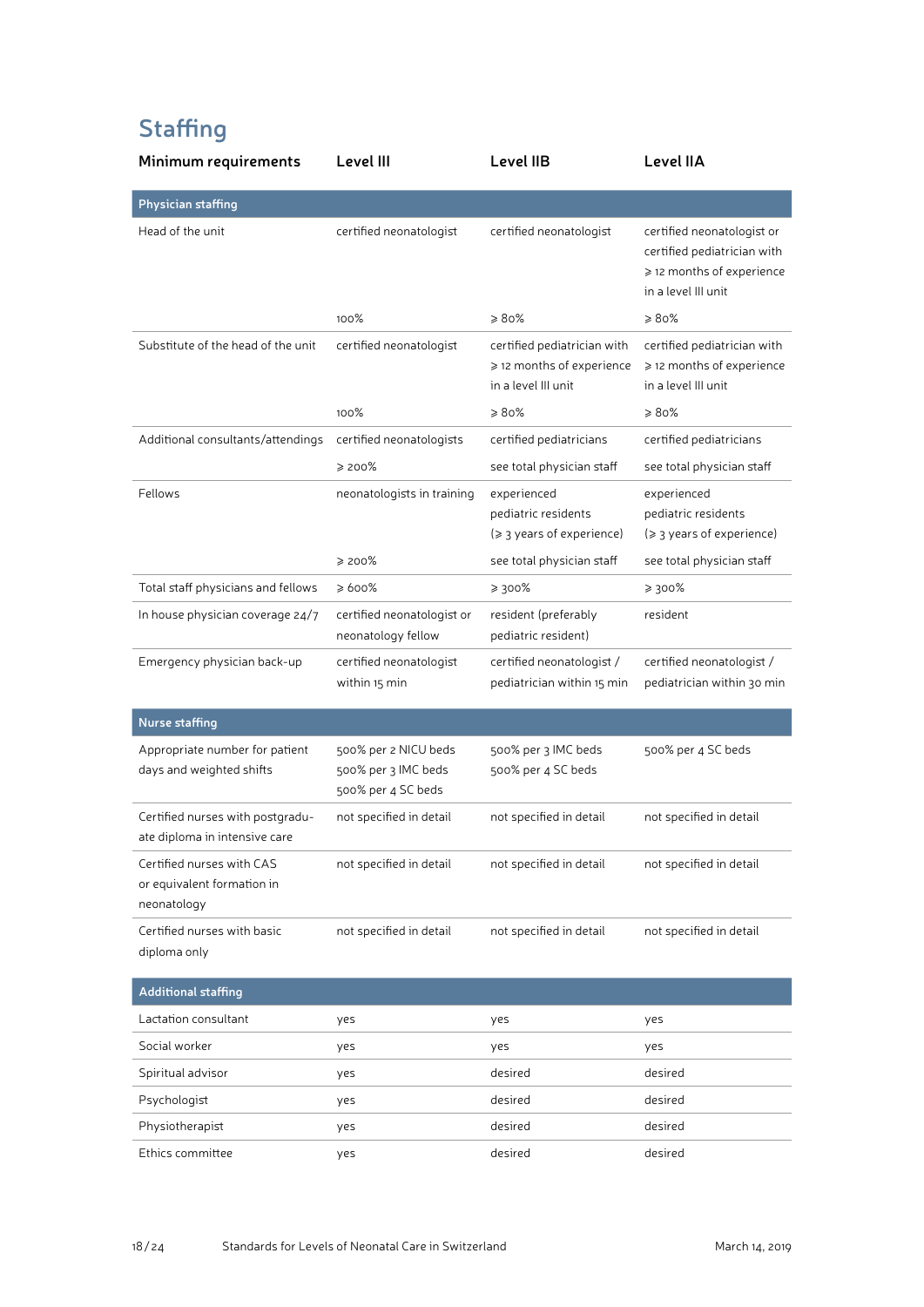# **Process**

| Minimum requirements                                                   | Level III       | Level IIB                                        | Level IIA                                                  |
|------------------------------------------------------------------------|-----------------|--------------------------------------------------|------------------------------------------------------------|
| <b>Patients</b>                                                        |                 |                                                  |                                                            |
| Live births in obstetrical service a)                                  | $\geq 1500$     | $\geqslant$ 1000                                 | ≥600                                                       |
| Live births in catchment area <sup>a), b)</sup>                        | ≥5000           | ≥ 2000                                           | n/a                                                        |
| Total admissions to neonatal unit c)                                   | $\geq 300$      | $\geqslant$ 100                                  | $\geqslant$ 50                                             |
| Admissions: by body weight (BW)                                        |                 |                                                  |                                                            |
| Admission BW ≤ 1250 g                                                  |                 | n/a                                              | n/a                                                        |
| Admission BW 1251-1500 g                                               | $\geqslant 50$  |                                                  |                                                            |
| Admission BW 1501-2000 g                                               |                 | $\geqslant$ 100                                  | $\geqslant 50$                                             |
| Admission BW $>$ 2000 g                                                | $\ge 250$       |                                                  |                                                            |
| Admissions: by gestational age (GA)                                    |                 |                                                  |                                                            |
| Admissions with (corrected) GA < 28 % weeks                            |                 | n/a                                              |                                                            |
| Admissions with (corrected) GA 28 % - 31 % weeks                       | $\geqslant 50$  | retrotransfers<br>$(PMA \ge 30\%$<br>weeks) only | n/a                                                        |
| Admissions with (corrected) GA 32-33 % weeks                           | ≥ 250           | $\geqslant$ 100                                  | retrotransfers<br>$(PMA \ge 32\frac{9}{7})$<br>weeks) only |
| Admissions with (corrected) GA $34^{\circ/7}$ – 36 $\frac{6}{7}$ weeks |                 |                                                  | $\geqslant$ 50                                             |
| Admissions (corrected) GA ≥ 37 % weeks                                 |                 |                                                  |                                                            |
| <b>Hospitalisation days</b>                                            |                 |                                                  |                                                            |
| Total for all neonatal patients c), d)                                 | $\geq 5000$     | ≥ 1250                                           | $\geqslant$ 500                                            |
| <b>Respiratory support</b>                                             |                 |                                                  |                                                            |
| Patients with invasive ventilation (ETT) <sup>e)</sup>                 | $\geqslant 50$  | n/a                                              | n/n                                                        |
| Total days of invasive ventilation (via ETT) e)                        | $\geqslant$ 300 | n/a                                              | n/a                                                        |
| Patients with non-invasive ventilation (CPAP, NIPPV) only              | $\geqslant$ 50  | $\geqslant$ 20                                   | n/a                                                        |

(at least 4 hours, DR excluded) f) Total days of non-invasive ventilation (CPAP, NIPPV)<sup> $f$ </sup>  $\geq$  700  $\geq$  75 n/a

a) at least one of the two live births criteria must be fulfilled

b) main responsible unit only

c) one of the two criteria (number of admissions, number of hospitalisation days) must be fulfilled

d) day of discharge excluded (in analogy to Swiss DRG)

e) one of the two invasive ventilation criteria must be fulfilled

f) one of the two non-invasive ventilation criteria must be fulfilled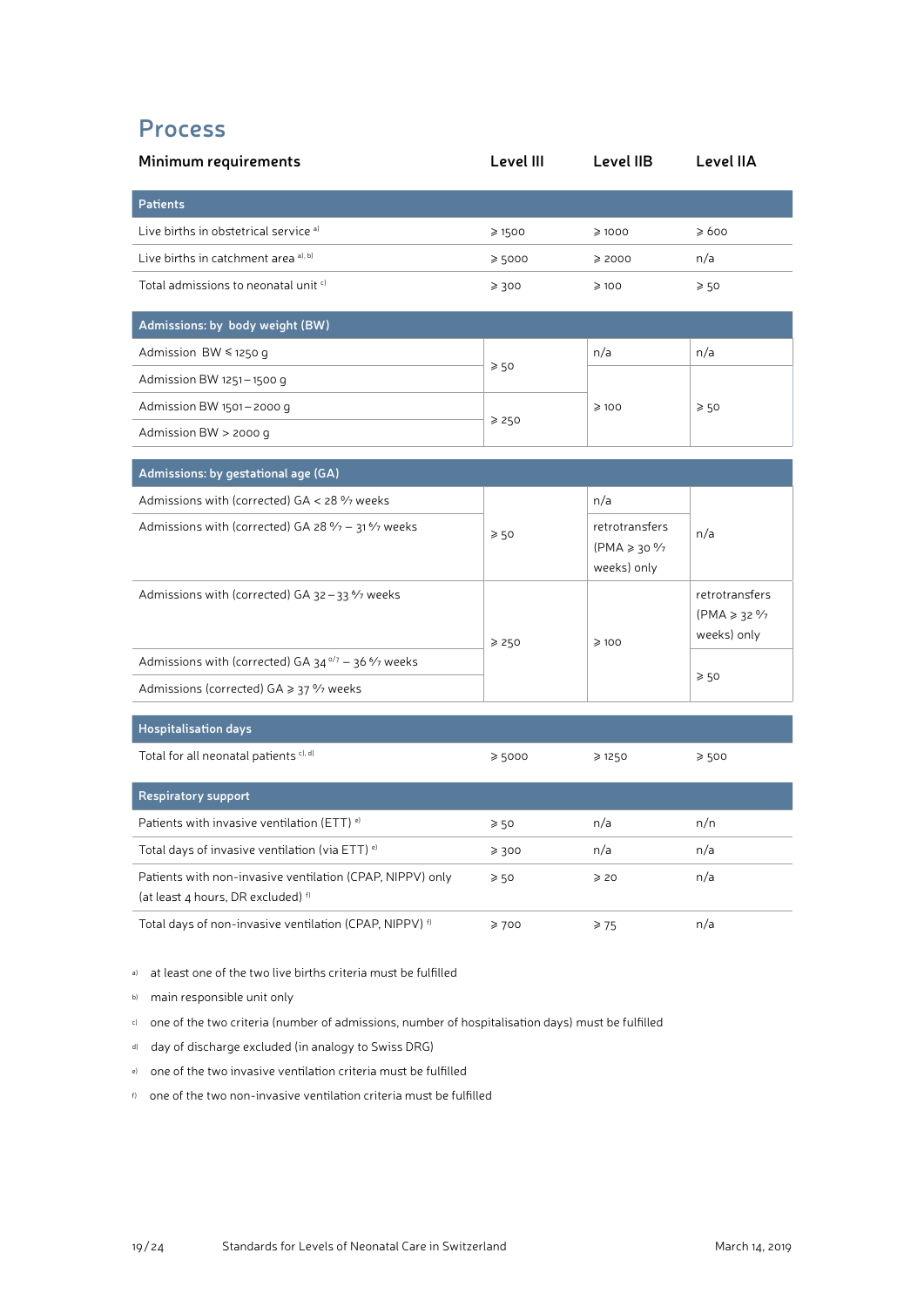# **Quality and Outcome**

| Minimum requirements                                              | Level III        | Level IIB       | Level IIA |
|-------------------------------------------------------------------|------------------|-----------------|-----------|
| <b>Clinical standards</b>                                         |                  |                 |           |
| Written standard operating procedures (SOPs)                      | yes              | yes             | yes       |
| Critical incident reporting system (CIRS)                         | yes              | yes             | yes       |
| Participation in neonatal registries                              |                  |                 |           |
| Annual unit survey completed by March 15<br>of the following year | yes              | yes             | yes       |
| Annual data monitoring fee paid (invoice by SSN)                  | yes              | yes             | n/a       |
| Data entry into SSN/SNN registries (% of eligible patients)       | $\geqslant$ 90%  | $\geqslant$ 90% | n/a       |
| Follow-up rate at 18 - 24 months (for SwissNeoNet population)     | $\geqslant 85\%$ | n/a             | n/a       |

#### **Audit**

Participation in quality circle at least once per year year yes (nationwide) yes (nationwide) yes (regional)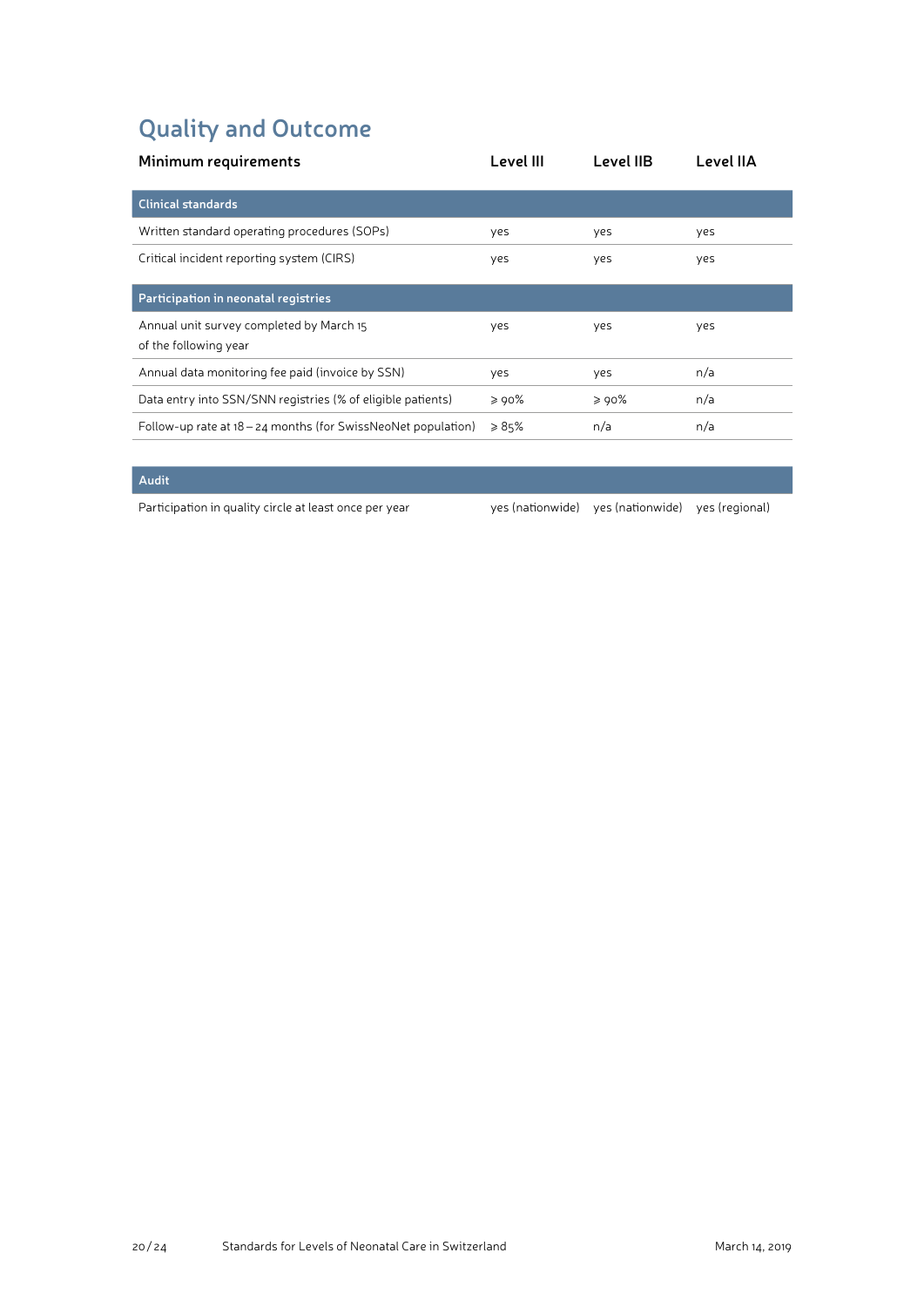

# Swiss Society of Neonatology

Schweizerische Gesellschaft für Neonatologie Société Suisse de Néonatologie Società Svizzera di Neonatologia

www.neonet.ch

Standards for Levels of Neonatal Care in Switzerland

# **Appendix II – Absolute requirements**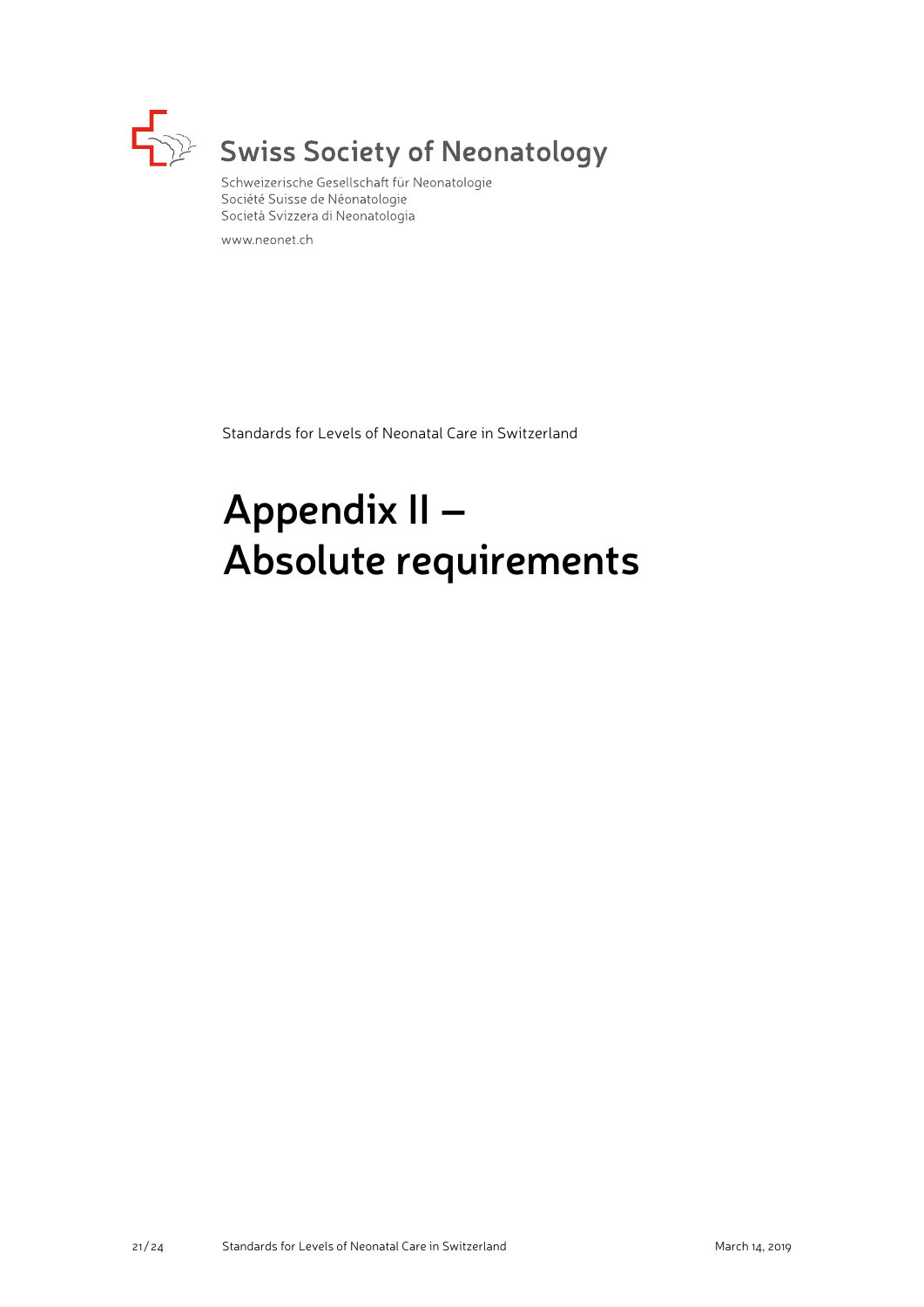# **Level IIA Absolute requirements**

| <b>Perinatal center</b>                                           |                                                                    |
|-------------------------------------------------------------------|--------------------------------------------------------------------|
| Obstetrical unit on same campus                                   | yes                                                                |
| Operative beds                                                    |                                                                    |
| IMC beds (2-3 beds/nurse & shift)                                 | $\geqslant$ 2                                                      |
| Physician staff                                                   |                                                                    |
| Total staff physicians                                            | $\geq 300\%$                                                       |
| In house physician coverage 24/7                                  | resident                                                           |
| Emergency physician back-up                                       | certified neonatologist or certified pediatrician within 30<br>min |
| <b>Patients</b>                                                   |                                                                    |
| Live births in obstetrical service                                | $\geqslant 600$                                                    |
| Number of admissions <sup>a)</sup>                                | $\geqslant 50$                                                     |
| <b>Hospitalisation days</b>                                       |                                                                    |
| Total for all neonatal patients <sup>a)</sup>                     | $\geqslant 500$                                                    |
| Participation in neonatal registries                              |                                                                    |
| Annual unit survey completed by March 15<br>of the following year | yes                                                                |

a) at least one of the two criteria must be fulfilled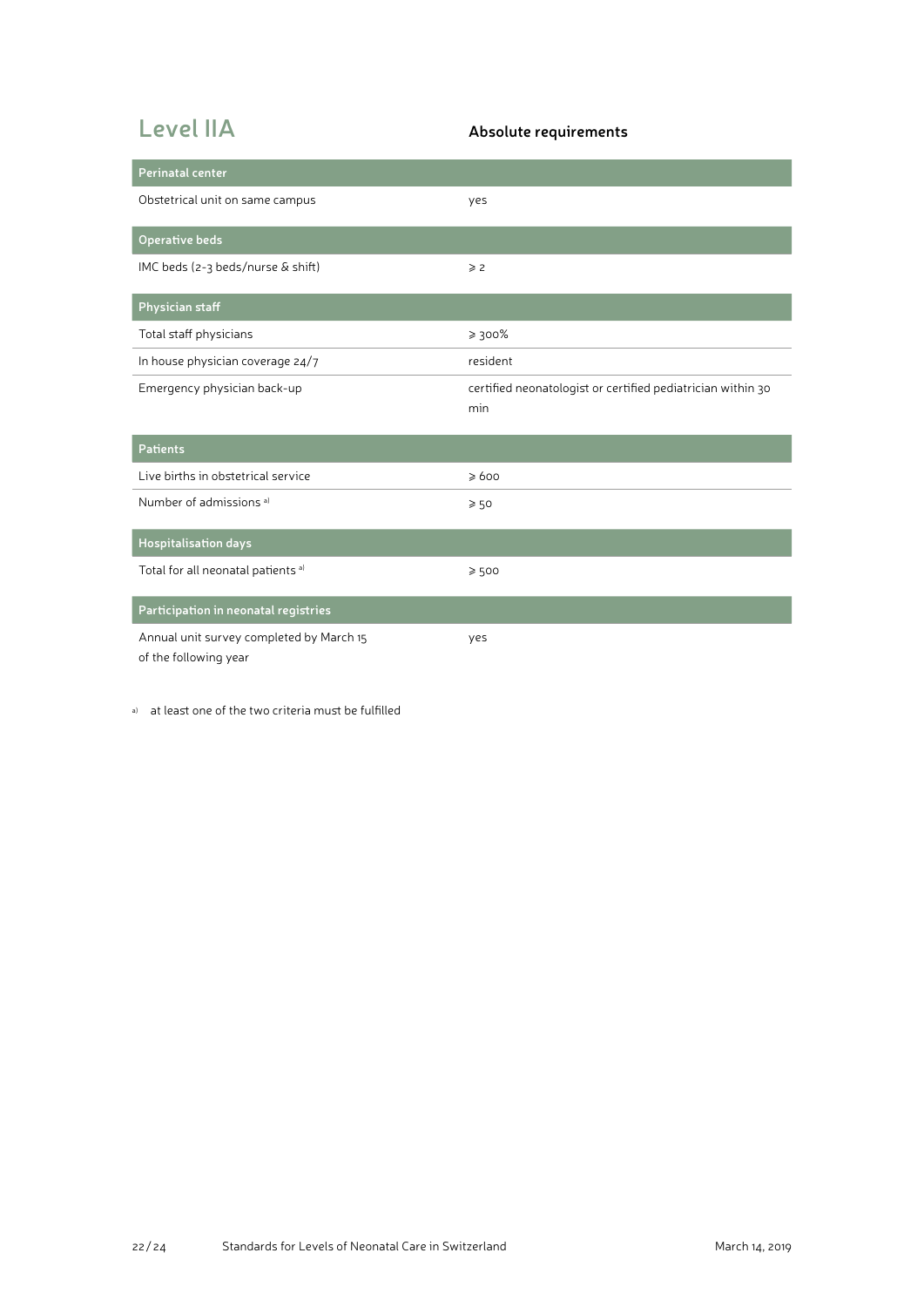# **Level IIB Absolute requirements**

| Perinatal center                                                                                           |                                                                    |
|------------------------------------------------------------------------------------------------------------|--------------------------------------------------------------------|
| Obstetrical unit on same campus                                                                            | yes                                                                |
| <b>Operative beds</b>                                                                                      |                                                                    |
| IMC beds $(z - 3$ beds/nurse & shift)                                                                      | $\geqslant$ 2                                                      |
| SC beds $(3 - 4$ beds/nurse & shift)                                                                       | $\geqslant$ 3                                                      |
| <b>CPAP</b> devices                                                                                        | corresponds to number of IMC beds (minimum 2)                      |
| Physician staff                                                                                            |                                                                    |
| Total staff physicians                                                                                     | $\geq 300\%$                                                       |
| In house physician coverage 24/7                                                                           | resident (preferably pediatric resident)                           |
| Emergency physician back-up                                                                                | certified neonatologist or certified pediatrician<br>within 15 min |
| <b>Patients</b>                                                                                            |                                                                    |
| Live births in obstetrical service a)                                                                      | $\geqslant$ 1000                                                   |
| Live births in catchment area <sup>a), b)</sup>                                                            | ≥ 2000                                                             |
| Number of admissions <sup>c)</sup>                                                                         | $\geqslant$ 100                                                    |
| <b>Hospitalisation</b> days                                                                                |                                                                    |
| Total for all neonatal patients c), d)                                                                     | ≥ 1250                                                             |
| <b>Respiratory support</b>                                                                                 |                                                                    |
| Patients with non-invasive ventilation (CPAP, NIPPV) only<br>(at least 4 hours, DR excluded) <sup>e)</sup> | $\geqslant$ 20                                                     |
| Total days of non-invasive ventilation (CPAP, NIPPV) <sup>e)</sup>                                         | $\geq 75$                                                          |
| Participation in neonatal registries                                                                       |                                                                    |
| Annual unit survey completed by March 15<br>of the following year                                          | yes                                                                |
| Annual data monitoring fee paid (invoice by SSN)                                                           | yes                                                                |

a) at least one of the two live births criteria must be fulfilled

b) main responsible unit only

c) one of the two criteris (number of admisions, number of hospitalisation days) must be fulfilled

d) day of discharge excluded (in analogy to Swiss DRG)

e) one of the two non-invasive ventilation criteria must be fulfilled